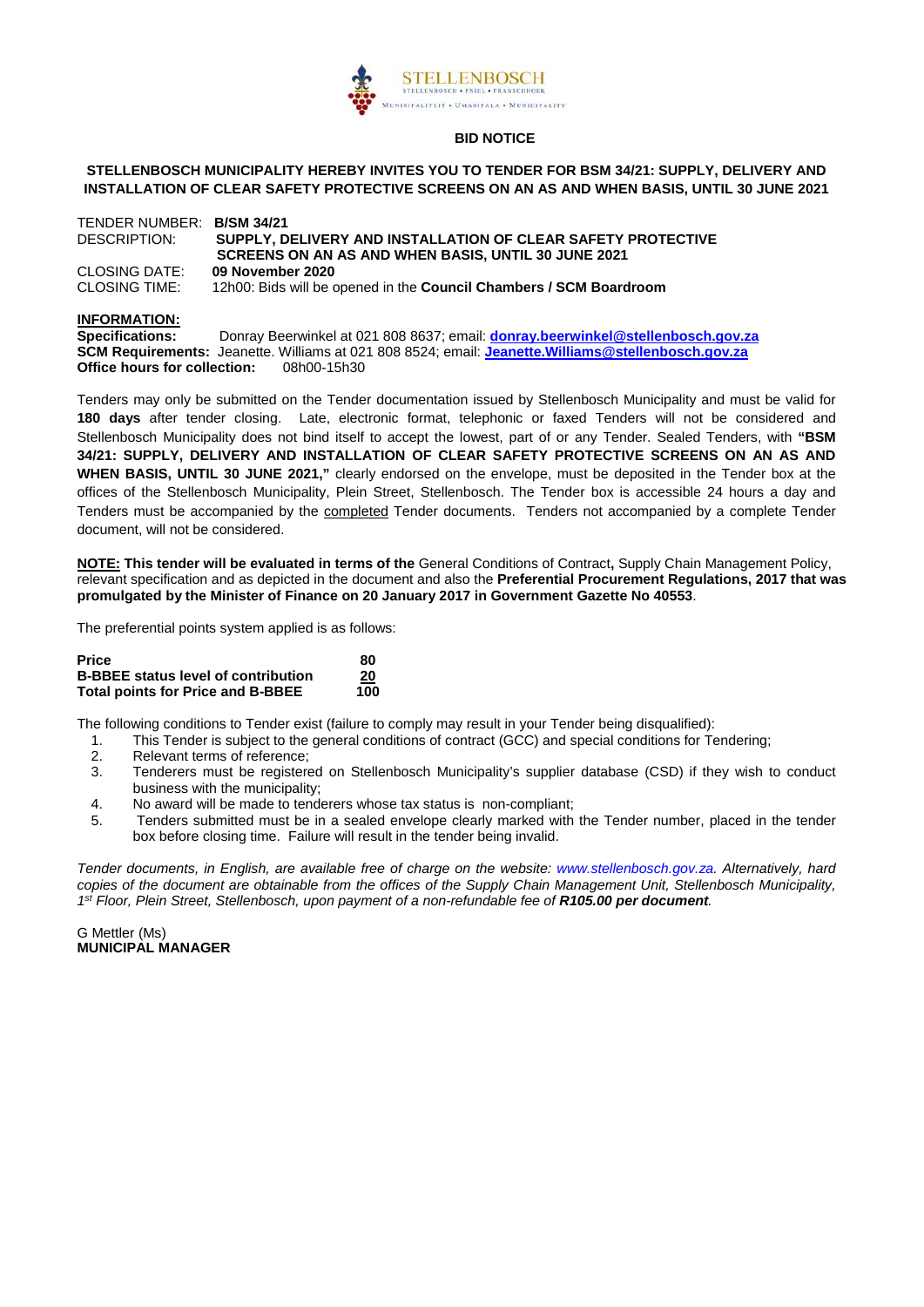

#### **TENDER KENNISGEWING**

#### **STELLENBOSCH NOOI U OM TE TENDER VIR B/SM 34/21: VOORSIENING, AFLEWERING EN INSTALLASIE VAN DEURSIGTIGE VEILIGHEIDSKERMS SOOS EN WANNEER NODIG, TOT 30 JUNIE 2021**

| <b>TENDER NOMMER:</b> | <b>B/SM 34/21</b>                                                                      |
|-----------------------|----------------------------------------------------------------------------------------|
| BESKRYWING:           | VOORSIENING, AFLEWERING EN INSTALLASIE VAN DEURSIGTIGE VEILIGHEIDSKERMS                |
|                       | SOOS EN WANNEER NODIG, TOT 30 JUNIE 2021                                               |
| SLUITINGSDATUM:       | 09 November 2020                                                                       |
| TYD VAN SLUITING:     | 12h00. Tenders sal oopgemaak word in die Raadsaal of in die Voorsieningskanaalbestuurs |
|                       | Raadsaal.                                                                              |
| <b>NAVRAE:</b>        |                                                                                        |
| Tender spesifikasies: | Donray Beerwinkel at 021 808 8637; epos: donray.beerwinkel@stellenbosch.gov.za         |
| <b>Vkb vereistes:</b> | Jeanette Williams at 021 808 8524; epos: Jeanette. Williams@stellenbosch.gov.za        |
| <b>Kantoor Ure:</b>   | 08h00-15h30                                                                            |

Tenders mag slegs ingedien word op die tenderdokumentasie verskaf deur Stellenbosch Munisipaliteit en moet geldig wees vir **180 dae** na die sluitingsdatum. Laat, elektroniese formaat of gefakse tenders sal nie aanvaar word nie en Stellenbosch Munisipaliteit is nie verplig om die laagste of enige tender wat ingedien word te aanvaar nie. Verseëlde tenders duidelik gemerk: "**BSM 34/21: VOORSIENING, AFLEWERING EN INSTALLASIE VAN DEURSIGTIGE VEILIGHEIDSKERMS SOOS EN WANNEER NODIG, TOT 30 JUNIE 2021",** op die koevert, moet geplaas word in Tenderbus by die kantore van Stellenbosch Munisipaliteit, Pleinstraat, Stellenbosch.Die tenderbus is 24 uur per dag beskikbaar en tenders moet vergesel word met die voltooide stel tenderdokumente. Tenderaanbiedinge wat nie deur die volledige tenderdokument vergesel word nie, sal nie oorweeg word nie.

**LET WEL: Hierdie tender sal geëvalueer word ingevolge die** Algemene Kontrakvoorwaardes, Voorsieningskanaal en relevante spesifikasies soos vervat in die tender dokument asook die **Voorkeurverkrygingsregulasies 2017 wat op 20 Januarie 2017 deur die Minister van Finansies in Staatskoerant No 40553 afgekondig is.** 

Tenderaars mag voorkeurpunte eis in terme van hul B-BSEB status vlak van bydrae asvolg:

| <b>Prys</b>  | 80        |
|--------------|-----------|
| <b>BBSEB</b> | <u>20</u> |
| Totale punte | 100       |

Die volgende voorwaardes vir Tender soos volg: (versuim om te voldoen, kan veroorsaak dat u Tender gediskwalifiseer word):

- 1. Hierdie tender is onderworpe aan die algemene kontrakvoorwaardes (GCC) en spesiale voorwaardes vir die tender;
- 2. Toepaslike opdrag;
- 3. Tenderaars moet geregistreer wees op die Sentrale Verskaffersdatabasis (SVD) as hulle met die munisipaliteit sake wil doen
- 4. Geen toekenning sal gemaak word aan tenderaars wie se belastingstatus nie voldoen nie;
- 5. Die tender wat ingedien moet word, moet in 'n verseëlde koevert wees wat duidelik gemerk is met die Tendernommer, wat in die tenderbus voor sluitingstyd geplaas word. Versuim sal tot gevolg hê dat die tender ongeldig is.

*Tenderdokumente, in Engels, is verkrygbaar by die kantoor van die Voorsieningskanaalbestuurseenheid, Stellenbosch Munisipaliteit, 1ste Vloer, Pleinstraat, Stellenbosch na betaling van 'n nie-terugbetaalde tenderdeelnamefooi van R105.00. per dokument. Alternatiewelik mag die dokument gratis afgelaai word vanaf die webblad [www.stellenbosch.gov.za.](http://www.stellenbosch.gov.za/)* 

G Mettler (Me) **MUNISIPALE BESTUURDER**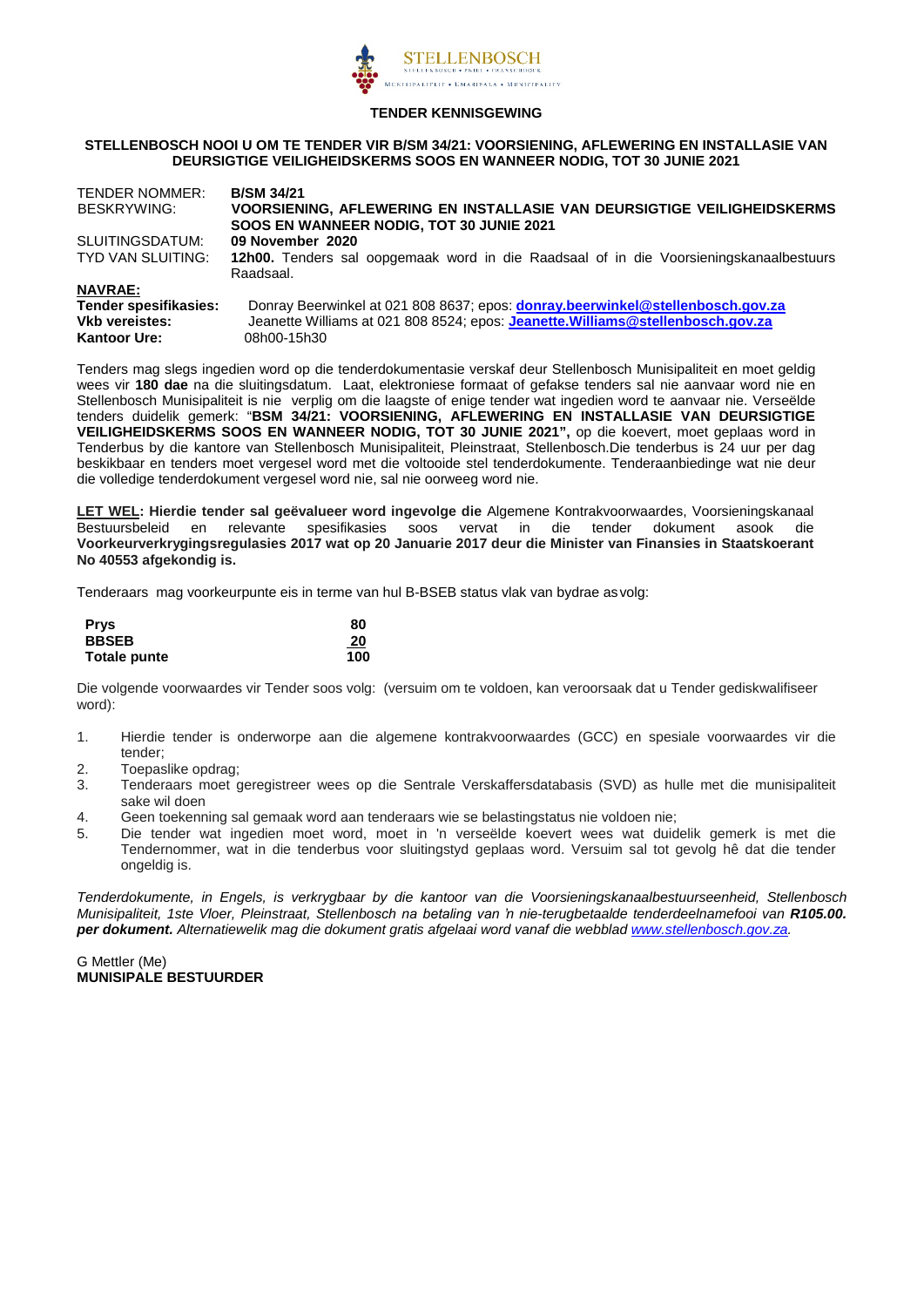

# **TENDER NO.: B/SM 34/21**

# **SUPPLY, DELIVERY AND INSTALLATION OF CLEAR SAFETY PROTECTIVE SCREENS ON AN AS AND WHEN BASIS, UNTIL 30 JUNE 2021**

# **PROCUREMENT DOCUMENT**

| <b>NAME OF TENDERER:</b>                                            |                           |
|---------------------------------------------------------------------|---------------------------|
| <b>Total Bid Price</b><br>(Inclusive of VAT)<br>(refer to page 33): | <b>RATES BASED TENDER</b> |
| <b>BBBEE LEVEL</b>                                                  |                           |

**OCTOBER 2020**

# **PREPARED AND ISSUED BY:**

Directorate: Finance: Supply Chain Management Unit Stellenbosch Municipality, PO Box 17, Stellenbosch, 7599

**CONTACT FOR ENQUIRIES REGARDING SPECIFICATIONS: Mr. D Beerwinkel SCM Stores Practitioner**

Tel. Number: **021 808 8637**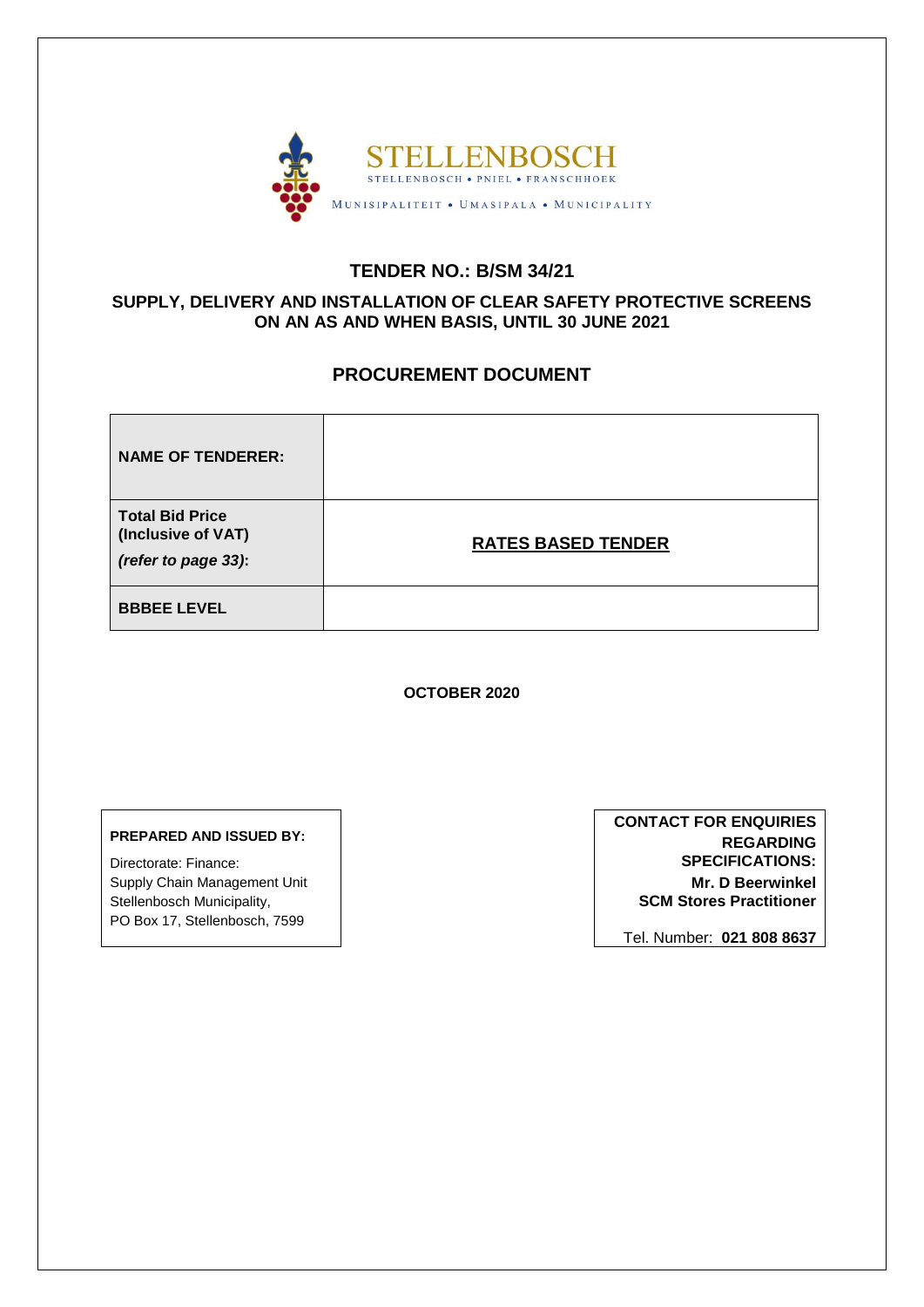

# **1. TENDER NOTICE & INVITATION TO TENDER**

#### **BID NOTICE**

<span id="page-3-0"></span>**STELLENBOSCH MUNICIPALITY HEREBY INVITES YOU TO TENDER FOR BSM 34/21: SUPPLY, DELIVERY AND INSTALLATION OF CLEAR SAFETY PROTECTIVE SCREENS ON AN AS AND WHEN BASIS, UNTIL 30 JUNE 2021**

| TENDER NUMBER: B/SM 34/21<br><b>DESCRIPTION:</b>                                                       | SUPPLY, DELIVERY AND INSTALLATION OF CLEAR SAFETY PROTECTIVE<br>SCREENS ON AN AS AND WHEN BASIS, UNTIL 30 JUNE 2021                                                                                                                                                                                                                                                                                                                                                                                                                                                                                                                                                                                                                                                                                                                                           |
|--------------------------------------------------------------------------------------------------------|---------------------------------------------------------------------------------------------------------------------------------------------------------------------------------------------------------------------------------------------------------------------------------------------------------------------------------------------------------------------------------------------------------------------------------------------------------------------------------------------------------------------------------------------------------------------------------------------------------------------------------------------------------------------------------------------------------------------------------------------------------------------------------------------------------------------------------------------------------------|
| <b>CLOSING DATE:</b><br><b>CLOSING TIME:</b>                                                           | 09 November 2020<br>12h00: Bids will be opened in the Council Chambers / SCM Boardroom                                                                                                                                                                                                                                                                                                                                                                                                                                                                                                                                                                                                                                                                                                                                                                        |
| <b>INFORMATION:</b><br><b>Specifications:</b><br><b>Office hours for collection:</b>                   | Donray Beerwinkel at 021 808 8637; email: donray.beerwinkel@stellenbosch.gov.za<br>SCM Requirements: Jeanette. Williams at 021 808 8524; email: Jeanette. Williams@stellenbosch.gov.za<br>08h00-15h30                                                                                                                                                                                                                                                                                                                                                                                                                                                                                                                                                                                                                                                         |
|                                                                                                        | Tenders may only be submitted on the Tender documentation issued by Stellenbosch Municipality and must be valid for 180<br>days after tender closing. Late, electronic format, telephonic or faxed Tenders will not be considered and Stellenbosch<br>Municipality does not bind itself to accept the lowest, part of or any Tender. Sealed Tenders, with "BSM 34/21: SUPPLY,<br>DELIVERY AND INSTALLATION OF CLEAR SAFETY PROTECTIVE SCREENS ON AN AS AND WHEN BASIS, UNTIL 30<br><b>JUNE 2021,</b> " clearly endorsed on the envelope, must be deposited in the Tender box at the offices of the Stellenbosch<br>Municipality, Plein Street, Stellenbosch. The Tender box is accessible 24 hours a day and Tenders must be accompanied by<br>the completed Tender documents. Tenders not accompanied by a complete Tender document, will not be considered. |
|                                                                                                        | <b>NOTE: This tender will be evaluated in terms of the</b> General Conditions of Contract, Supply Chain Management Policy,<br>relevant specification and as depicted in the document and also the Preferential Procurement Regulations, 2017 that was<br>promulgated by the Minister of Finance on 20 January 2017 in Government Gazette No 40553.                                                                                                                                                                                                                                                                                                                                                                                                                                                                                                            |
|                                                                                                        | The preferential points system applied is as follows:                                                                                                                                                                                                                                                                                                                                                                                                                                                                                                                                                                                                                                                                                                                                                                                                         |
| <b>Price</b><br><b>B-BBEE status level of contribution</b><br><b>Total points for Price and B-BBEE</b> | 80<br>20<br>100                                                                                                                                                                                                                                                                                                                                                                                                                                                                                                                                                                                                                                                                                                                                                                                                                                               |
|                                                                                                        | The following conditions to Tender exist (failure to comply may result in your Tender being disqualified):                                                                                                                                                                                                                                                                                                                                                                                                                                                                                                                                                                                                                                                                                                                                                    |
| 1.<br>2.<br>3.<br>4.<br>5.                                                                             | This Tender is subject to the general conditions of contract (GCC) and special conditions for Tendering;<br>Relevant terms of reference:<br>Tenderers must be registered on Stellenbosch Municipality's supplier database (CSD) if they wish to conduct<br>business with the municipality;<br>No award will be made to tenderers whose tax status is non-compliant;<br>Tenders submitted must be in a sealed envelope clearly marked with the Tender number, placed in the tender box<br>before closing time. Failure will result in the tender being invalid.                                                                                                                                                                                                                                                                                                |
|                                                                                                        | Tender documents, in English, are available free of charge on the website: www.stellenbosch.gov.za. Alternatively, hard<br>copies of the document are obtainable from the offices of the Supply Chain Management Unit, Stellenbosch Municipality, 1st<br>Floor, Plein Street, Stellenbosch, upon payment of a non-refundable fee of R105.00 per document.                                                                                                                                                                                                                                                                                                                                                                                                                                                                                                     |
| G Mettler (Ms)<br><b>MUNICIPAL MANAGER</b>                                                             |                                                                                                                                                                                                                                                                                                                                                                                                                                                                                                                                                                                                                                                                                                                                                                                                                                                               |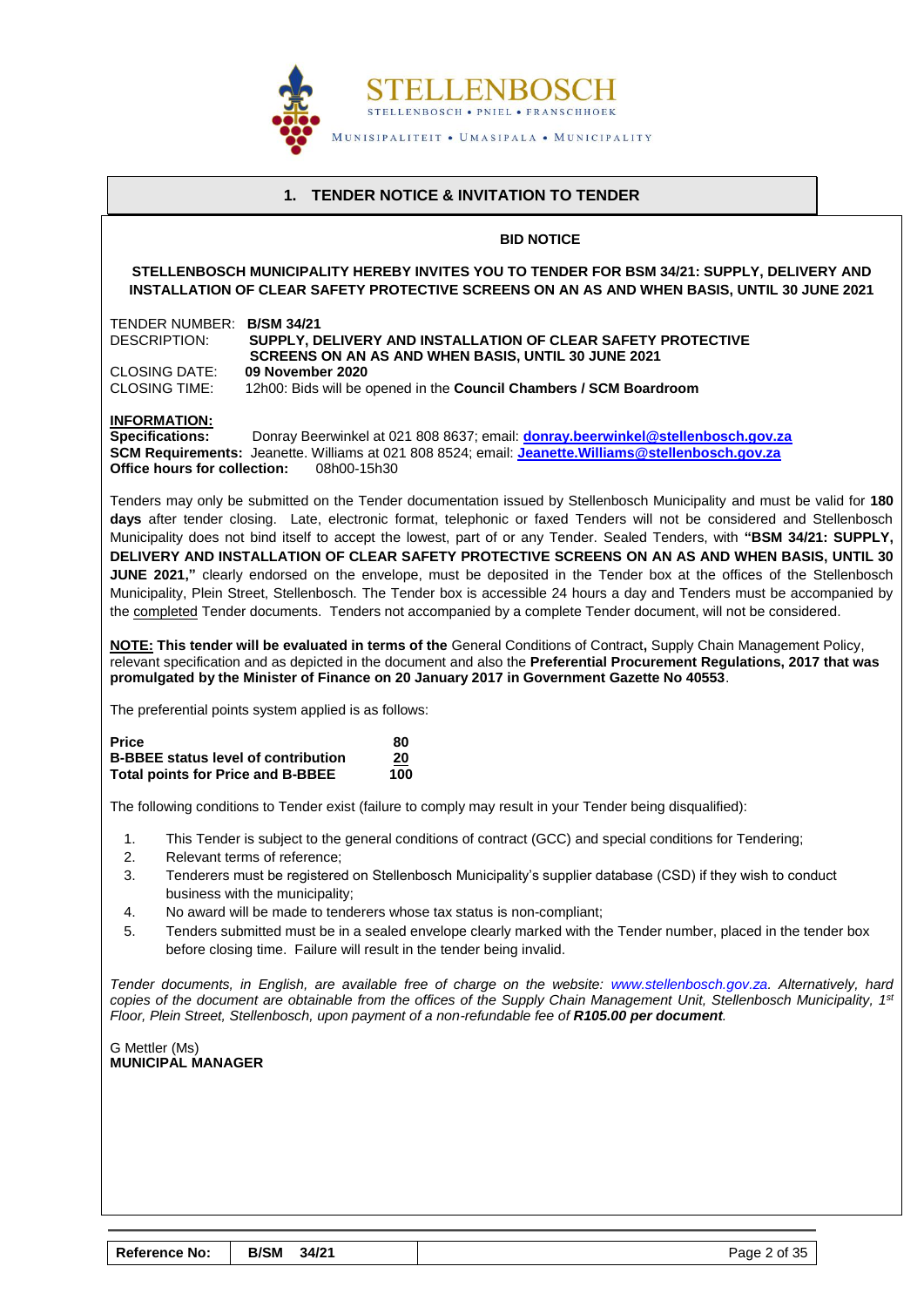

#### **TENDER KENNISGEWING**

**STELLENBOSCH NOOI U OM TE TENDER VIR B/SM 34/21: VOORSIENING, AFLEWERING EN INSTALLASIE VAN DEURSIGTIGE VEILIGHEIDSKERMS SOOS EN WANNEER NODIG, TOT 30 JUNIE 2021**

| TENDER NOMMER:<br>BESKRYWING: | <b>B/SM 34/21</b><br>VOORSIENING, AFLEWERING EN INSTALLASIE VAN DEURSIGTIGE VEILIGHEIDSKERMS<br>SOOS EN WANNEER NODIG, TOT 30 JUNIE 2021 |
|-------------------------------|------------------------------------------------------------------------------------------------------------------------------------------|
| SLUITINGSDATUM:               | 09 November 2020                                                                                                                         |
| TYD VAN SLUITING:             | 12h00. Tenders sal oopgemaak word in die Raadsaal of in die Voorsieningskanaalbestuurs                                                   |
|                               | Raadsaal.                                                                                                                                |
| <b>NAVRAE:</b>                |                                                                                                                                          |
| Tender spesifikasies:         | Donray Beerwinkel at 021 808 8637; epos: donray.beerwinkel@stellenbosch.gov.za                                                           |
| <b>Vkb vereistes:</b>         | Jeanette Williams at 021 808 8524; epos: Jeanette. Williams@stellenbosch.gov.za                                                          |
| <b>Kantoor Ure:</b>           | 08h00-15h30                                                                                                                              |

Tenders mag slegs ingedien word op die tenderdokumentasie verskaf deur Stellenbosch Munisipaliteit en moet geldig wees vir **180 dae** na die sluitingsdatum. Laat, elektroniese formaat of gefakse tenders sal nie aanvaar word nie en Stellenbosch Munisipaliteit is nie verplig om die laagste of enige tender wat ingedien word te aanvaar nie.

Verseëlde tenders duidelik gemerk: "**BSM 34/21: VOORSIENING, AFLEWERING EN INSTALLASIE VAN DEURSIGTIGE**  VEILIGHEIDSKERMS SOOS EN WANNEER NODIG, TOT 30 JUNIE 2021", op die koevert, moet geplaas word in Tenderbus by die kantore van Stellenbosch Munisipaliteit, Pleinstraat, Stellenbosch.Die tenderbus is 24 uur per dag beskikbaar en tenders moet vergesel word met die voltooide stel tenderdokumente. Tenderaanbiedinge wat nie deur die volledige tenderdokument vergesel word nie, sal nie oorweeg word nie.

**LET WEL: Hierdie tender sal geëvalueer word ingevolge die** Algemene Kontrakvoorwaardes,

Voorsieningskanaal Bestuursbeleid en relevante spesifikasies soos vervat in die tender dokument asook die **Voorkeurverkrygingsregulasies 2017 wat op 20 Januarie 2017 deur die Minister van Finansies in Staatskoerant No 40553 afgekondig is.** 

Tenderaars mag voorkeurpunte eis in terme van hul B-BSEB status vlak van bydrae as volg:

| <b>Prys</b>  | 80  |
|--------------|-----|
| <b>BBSEB</b> | 20  |
| Totale punte | 100 |

Die volgende voorwaardes vir Tender soos volg: (versuim om te voldoen, kan veroorsaak dat u Tender gediskwalifiseer word):

- 1. Hierdie tender is onderworpe aan die algemene kontrakvoorwaardes (GCC) en spesiale voorwaardes vir die tender;
- 2. Toepaslike opdrag;
- 3. Tenderaars moet geregistreer wees op die Sentrale Verskaffersdatabasis (SVD) as hulle met die munisipaliteit sake wil doen
- 4. Geen toekenning sal gemaak word aan tenderaars wie se belastingstatus nie voldoen nie;
- 5. Die tender wat ingedien moet word, moet in 'n verseëlde koevert wees wat duidelik gemerk is met die Tendernommer, wat in die tenderbus voor sluitingstyd geplaas word. Versuim sal tot gevolg hê dat die tender ongeldig is.

*Tenderdokumente, in Engels, is verkrygbaar by die kantoor van die Voorsieningskanaalbestuurseenheid, Stellenbosch Munisipaliteit, 1ste Vloer, Pleinstraat, Stellenbosch na betaling van 'n nie-terugbetaalde tenderdeelnamefooi van R105.00. per dokument. Alternatiewelik mag die dokument gratis afgelaai word vanaf die webbla[d www.stellenbosch.gov.za.](http://www.stellenbosch.gov.za/)* 

G Mettler (Me) **MUNISIPALE BESTUURDER**

| <b>Reference No:</b> | B/SM 34/21 |  | Page 3 of 35 |
|----------------------|------------|--|--------------|
|----------------------|------------|--|--------------|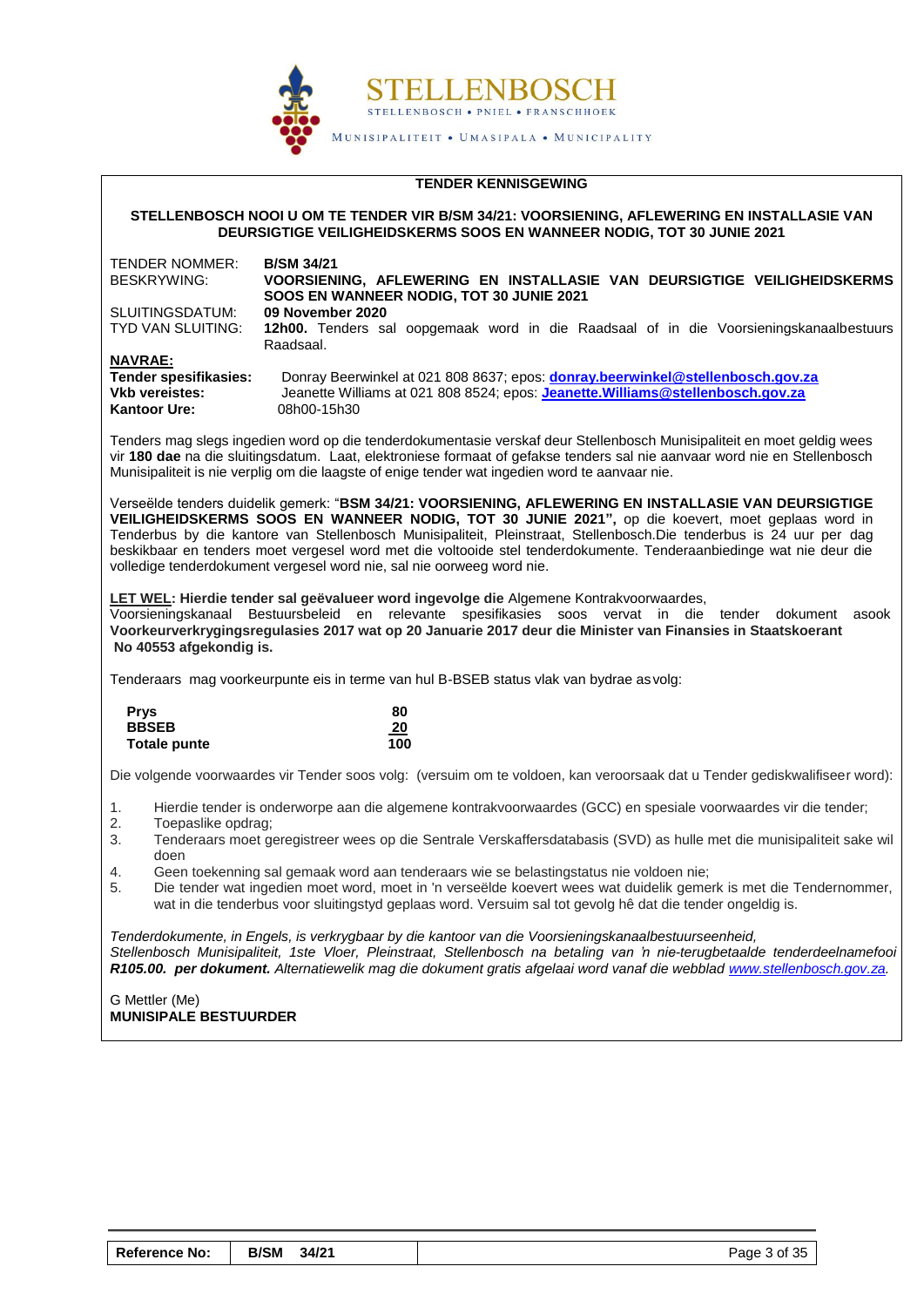

**PART A**

#### **INVITATION TO BID YOU ARE HEREBY INVITED TO BID FOR REQUIREMENTS OF THE (***NAME OF MUNICIPALITY/ MUNICIPAL ENTITY***)** BID NUMBER: **BSM 34/21** CLOSING DATE: **09 November 2020** CLOSING TIME: **12h00 DESCRIPTION SUPPLY, DELIVERY AND INSTALLATION OF CLEAR SAFETY PROTECTIVE SCREENS ON AN AS AND WHEN BASIS, UNTIL 30 JUNE 2021 THE SUCCESSFUL BIDDER WILL BE REQUIRED TO FILL IN AND SIGN A WRITTEN CONTRACT FORM (MBD7).** BID RESPONSE DOCUMENTS MUST BE DEPOSITED IN THE BID BOX SITUATED AT **STELLENBOSCH MUNICIPALITY, TOWN HOUSE COMPLEX, PLEIN STREET, STELLENBOSCH SUPPLIER INFORMATION** NAME OF BIDDER POSTAL ADDRESS STREET ADDRESS TELEPHONE NUMBER (CODE ) NUMBER CELLPHONE NUMBER FACSIMILE NUMBER (CODE ) NUMBER E-MAIL ADDRESS VAT REGISTRATION NUMBER TAX COMPLIANCE STATUS TCS PIN: **OR** CSD No: B-BBEE STATUS LEVEL VERIFICATION **CERTIFICATE** [TICK APPLICABLE BOX]  $\Box$  Yes  $\Box$  No B-BBEE STATUS LEVEL SWORN AFFIDAVIT  $\Box$  Yes  $\Box$  No *[A B-BBEE STATUS LEVEL VERIFICATION CERTIFICATE/ SWORN AFFIDAVIT (FOR EMES & QSEs) MUST BE SUBMITTED IN ORDER TO QUALIFY FOR PREFERENCE POINTS FOR B-BBEE]* **1.** ARE YOU THE ACCREDITED REPRESENTATIVE **IN SOUTH AFRICA FOR THE GOODS /SERVICES /WORKS OFFERED?**  $\Box$ Yes  $\Box$ No [IF YES ENCLOSE PROOF] **2.** ARE YOU A FOREIGN BASED SUPPLIER FOR **THE GOODS /SERVICES /WORKS OFFERED?**  $\Box$ Yes  $\Box$ No [IF YES, ANSWER PART B:3 ] **3. TOTAL NUMBER OF ITEMS OFFERED 4. TOTAL BID Rates based tender 5. SIGNATURE OF BIDDER** ……………………………… **6. DATE 7. CAPACITY UNDER WHICH THIS BID IS SIGNED BIDDING PROCEDURE ENQUIRIES MAY BE DIRECTED TO: TECHNICAL INFORMATION MAY BE DIRECTED TO:** DEPARTMENT Finance Figure Finance Figure 2011 | Mr D Beerwinkel CONTACT PERSON Ms NJ Williams TELEPHONE NUMBER 021 808 8637 TELEPHONE NUMBER  $\begin{bmatrix} 0.21 & 808 & 8524 \end{bmatrix}$  FACSIMILE NUMBER Na FACSIMILE NUMBER NIA N/a Nia Nia E-MAIL ADDRESS Donray.beerwinkel@stellenbosch.gov.za E-MAIL ADDRESS | Jeanette.williams@stellenbosch.gov.za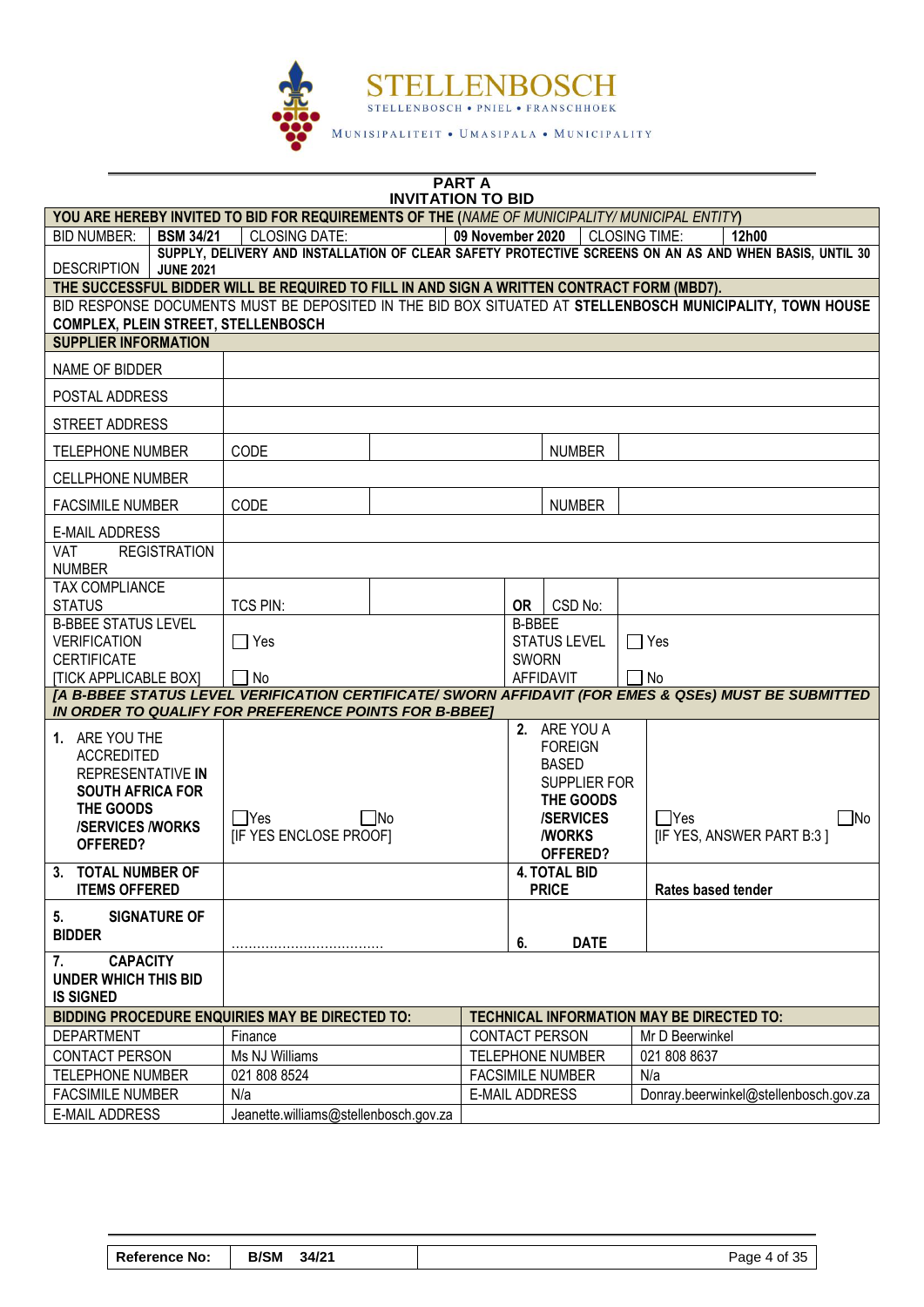

#### **PART B TERMS AND CONDITIONS FOR BIDDING**

| $\overline{1}$ .                                                                                                                                                                                                                 | <b>BID SUBMISSION:</b>                                                                                                                                                                                                                         |  |  |  |
|----------------------------------------------------------------------------------------------------------------------------------------------------------------------------------------------------------------------------------|------------------------------------------------------------------------------------------------------------------------------------------------------------------------------------------------------------------------------------------------|--|--|--|
|                                                                                                                                                                                                                                  | 1.1. BIDS MUST BE DELIVERED BY THE STIPULATED TIME TO THE CORRECT ADDRESS. LATE BIDS WILL NOT BE<br>ACCEPTED FOR CONSIDERATION.                                                                                                                |  |  |  |
|                                                                                                                                                                                                                                  | 1.2. ALL BIDS MUST BE SUBMITTED ON THE OFFICIAL FORMS PROVIDED-(NOT TO BE RE-TYPED) OR ONLINE                                                                                                                                                  |  |  |  |
|                                                                                                                                                                                                                                  | 1.3. THIS BID IS SUBJECT TO THE PREFERENTIAL PROCUREMENT POLICY FRAMEWORK ACT AND THE<br>PREFERENTIAL PROCUREMENT REGULATIONS, 2017, THE GENERAL CONDITIONS OF CONTRACT (GCC)<br>AND, IF APPLICABLE, ANY OTHER SPECIAL CONDITIONS OF CONTRACT. |  |  |  |
| 2.                                                                                                                                                                                                                               | <b>TAX COMPLIANCE REQUIREMENTS</b>                                                                                                                                                                                                             |  |  |  |
| 2.1                                                                                                                                                                                                                              | BIDDERS MUST ENSURE COMPLIANCE WITH THEIR TAX OBLIGATIONS.                                                                                                                                                                                     |  |  |  |
| 2.2                                                                                                                                                                                                                              | BIDDERS ARE REQUIRED TO SUBMIT THEIR UNIQUE PERSONAL IDENTIFICATION NUMBER (PIN) ISSUED BY<br>SARS TO ENABLE THE ORGAN OF STATE TO VIEW THE TAXPAYER'S PROFILE AND TAX STATUS.                                                                 |  |  |  |
| 2.3                                                                                                                                                                                                                              | APPLICATION FOR THE TAX COMPLIANCE STATUS (TCS) CERTIFICATE OR PIN MAY ALSO BE MADE VIA E-<br>FILING. IN ORDER TO USE THIS PROVISION, TAXPAYERS WILL NEED TO REGISTER WITH SARS AS E-FILERS<br>THROUGH THE WEBSITE WWW.SARS.GOV.ZA.            |  |  |  |
| 2.4                                                                                                                                                                                                                              | FOREIGN SUPPLIERS MUST COMPLETE THE PRE-AWARD QUESTIONNAIRE IN PART B:3.                                                                                                                                                                       |  |  |  |
| 2.5                                                                                                                                                                                                                              | BIDDERS MAY ALSO SUBMIT A PRINTED TCS CERTIFICATE TOGETHER WITH THE BID.                                                                                                                                                                       |  |  |  |
| 2.6                                                                                                                                                                                                                              | IN BIDS WHERE CONSORTIA / JOINT VENTURES / SUB-CONTRACTORS ARE INVOLVED, EACH PARTY MUST<br>SUBMIT A SEPARATE TCS CERTIFICATE / PIN / CSD NUMBER.                                                                                              |  |  |  |
| 2.7                                                                                                                                                                                                                              | WHERE NO TCS IS AVAILABLE BUT THE BIDDER IS REGISTERED ON THE CENTRAL SUPPLIER DATABASE<br>(CSD), A CSD NUMBER MUST BE PROVIDED.                                                                                                               |  |  |  |
| 3.                                                                                                                                                                                                                               | <b>QUESTIONNAIRE TO BIDDING FOREIGN SUPPLIERS</b>                                                                                                                                                                                              |  |  |  |
|                                                                                                                                                                                                                                  | 3.1. IS THE ENTITY A RESIDENT OF THE REPUBLIC OF SOUTH AFRICA (RSA)?<br>$\Box$ yes $\Box$ no                                                                                                                                                   |  |  |  |
|                                                                                                                                                                                                                                  | 3.2. DOES THE ENTITY HAVE A BRANCH IN THE RSA?<br>YES $\Box$ No<br>$\mathsf{L}$                                                                                                                                                                |  |  |  |
|                                                                                                                                                                                                                                  | YES $\neg$ NO<br>3.3. DOES THE ENTITY HAVE A PERMANENT ESTABLISHMENT IN THE RSA?                                                                                                                                                               |  |  |  |
|                                                                                                                                                                                                                                  | 3.4. DOES THE ENTITY HAVE ANY SOURCE OF INCOME IN THE RSA?<br>YES $\neg$ NO                                                                                                                                                                    |  |  |  |
|                                                                                                                                                                                                                                  | 3.5. IS THE ENTITY LIABLE IN THE RSA FOR ANY FORM OF TAXATION?<br>YES $\Box$ NO                                                                                                                                                                |  |  |  |
| IF THE ANSWER IS "NO" TO ALL OF THE ABOVE, THEN IT IS NOT A REQUIREMENT TO REGISTER FOR A TAX<br>COMPLIANCE STATUS SYSTEM PIN CODE FROM THE SOUTH AFRICAN REVENUE SERVICE (SARS) AND IF NOT<br><b>REGISTER AS PER 2.3 ABOVE.</b> |                                                                                                                                                                                                                                                |  |  |  |
| NB: FAILURE TO PROVIDE ANY OF THE ABOVE PARTICULARS MAY RENDER THE BID INVALID.<br>NO BIDS WILL BE CONSIDERED FROM PERSONS IN THE SERVICE OF THE STATE.                                                                          |                                                                                                                                                                                                                                                |  |  |  |
| <b>SIGNATURE OF BIDDER:</b>                                                                                                                                                                                                      |                                                                                                                                                                                                                                                |  |  |  |
|                                                                                                                                                                                                                                  | CAPACITY UNDER WHICH THIS BID IS SIGNED:                                                                                                                                                                                                       |  |  |  |
| DATE:                                                                                                                                                                                                                            |                                                                                                                                                                                                                                                |  |  |  |

…………………………………………...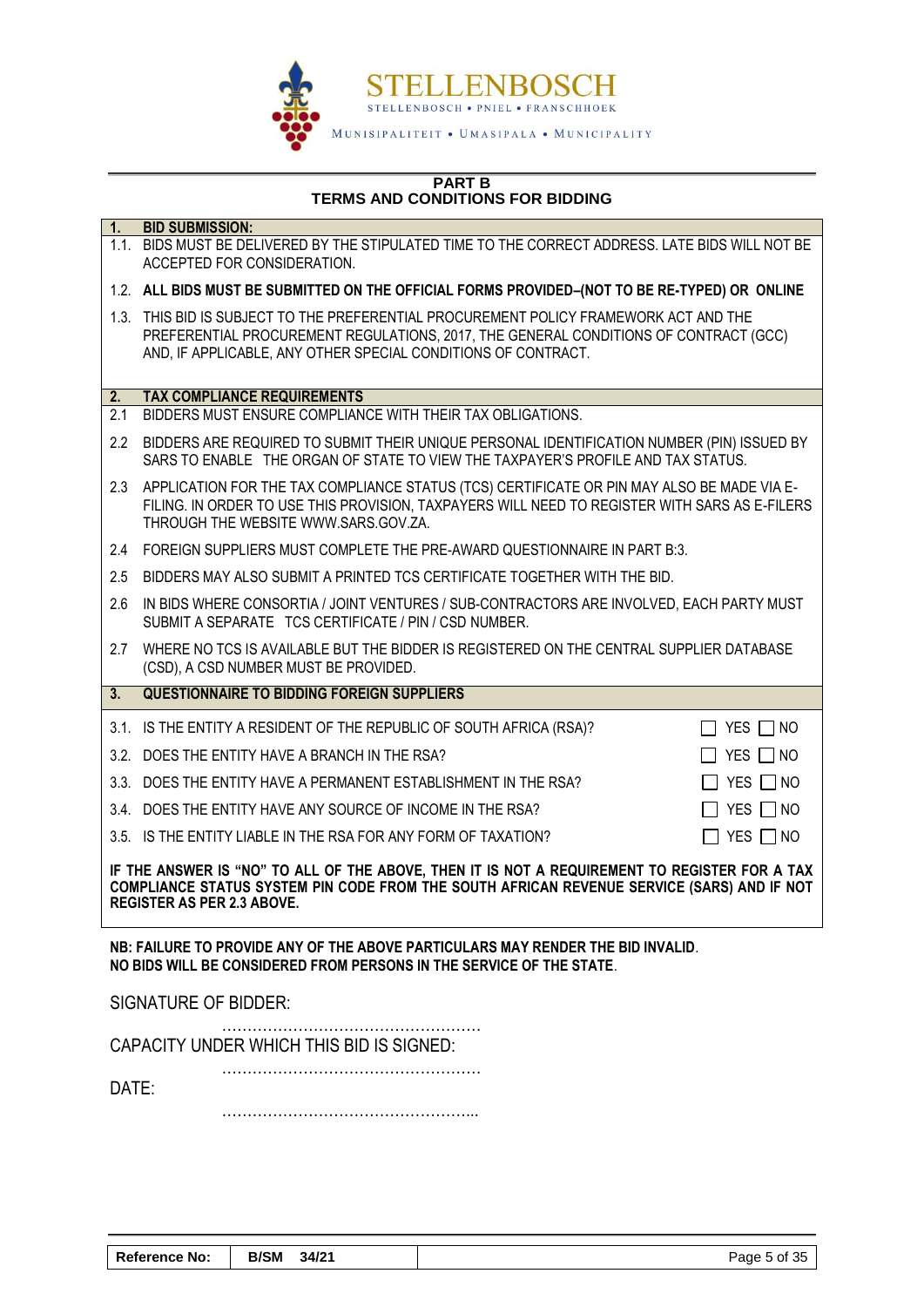

# **CONTENTS**

**PAGE NUMBER**

| 1 <sub>1</sub>  |                                                                                                                         |  |
|-----------------|-------------------------------------------------------------------------------------------------------------------------|--|
|                 | PART A - ADMINISTRATIVE REQUIREMENTS IN TERMS OF THE SUPPLY CHAIN                                                       |  |
| 2.              |                                                                                                                         |  |
| 3.              |                                                                                                                         |  |
| $\mathbf{4}$    |                                                                                                                         |  |
| 5.              |                                                                                                                         |  |
| 6.              | MBD6.1 - PREFERENCE POINTS CLAIM FORM IN TERMS OF THE<br>PREFERENTIAL PROCUREMENT REGULATIONS 2017 - PURCHASES/SERVICES |  |
| 7.              | MBD 8 - DECLARATION OF BIDDER'S PAST SUPPLY CHAIN MANAGEMENT                                                            |  |
| 8.              |                                                                                                                         |  |
| 9.              | MBD 10 - CERTIFICATE FOR PAYMENT OF MUNICIPAL SERVICES25                                                                |  |
| 10.             | COMPENSATION FOR OCCUPATIONAL INJURIES AND DISEASES ACT, 1993                                                           |  |
| 11.             |                                                                                                                         |  |
|                 |                                                                                                                         |  |
| 12 <sub>1</sub> |                                                                                                                         |  |
| 13.             | SCHEDULE OF WORK EXPERIENCE OF THE TENDERER - CURRENT                                                                   |  |
| 14.             |                                                                                                                         |  |
| 15.             |                                                                                                                         |  |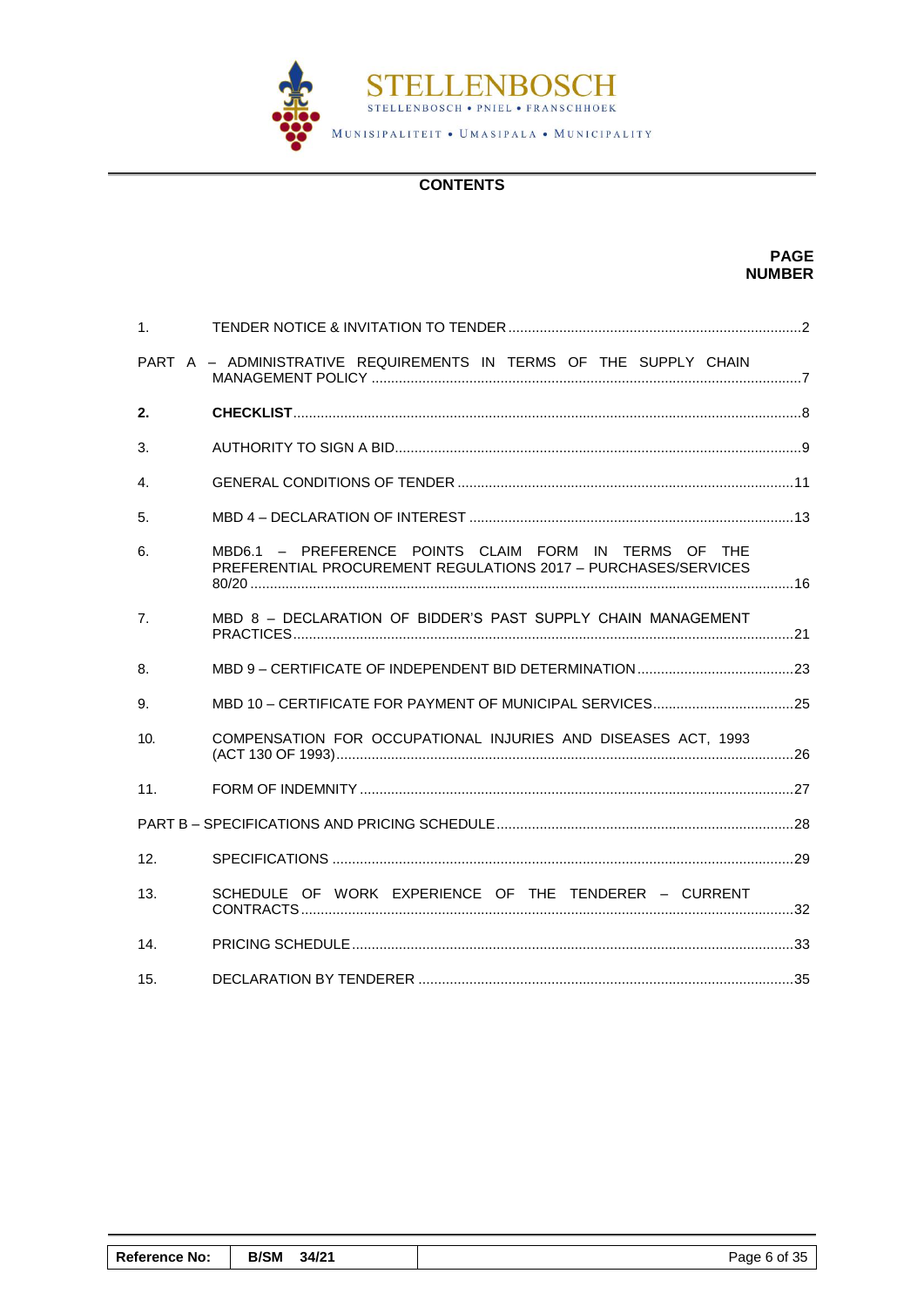

# <span id="page-8-0"></span>**PART A – ADMINISTRATIVE REQUIREMENTS IN TERMS OF THE SUPPLY CHAIN MANAGEMENT POLICY**

| <b>Reference No:</b> | <b>B/SM</b><br>34/21 | Page 7 of 35 |
|----------------------|----------------------|--------------|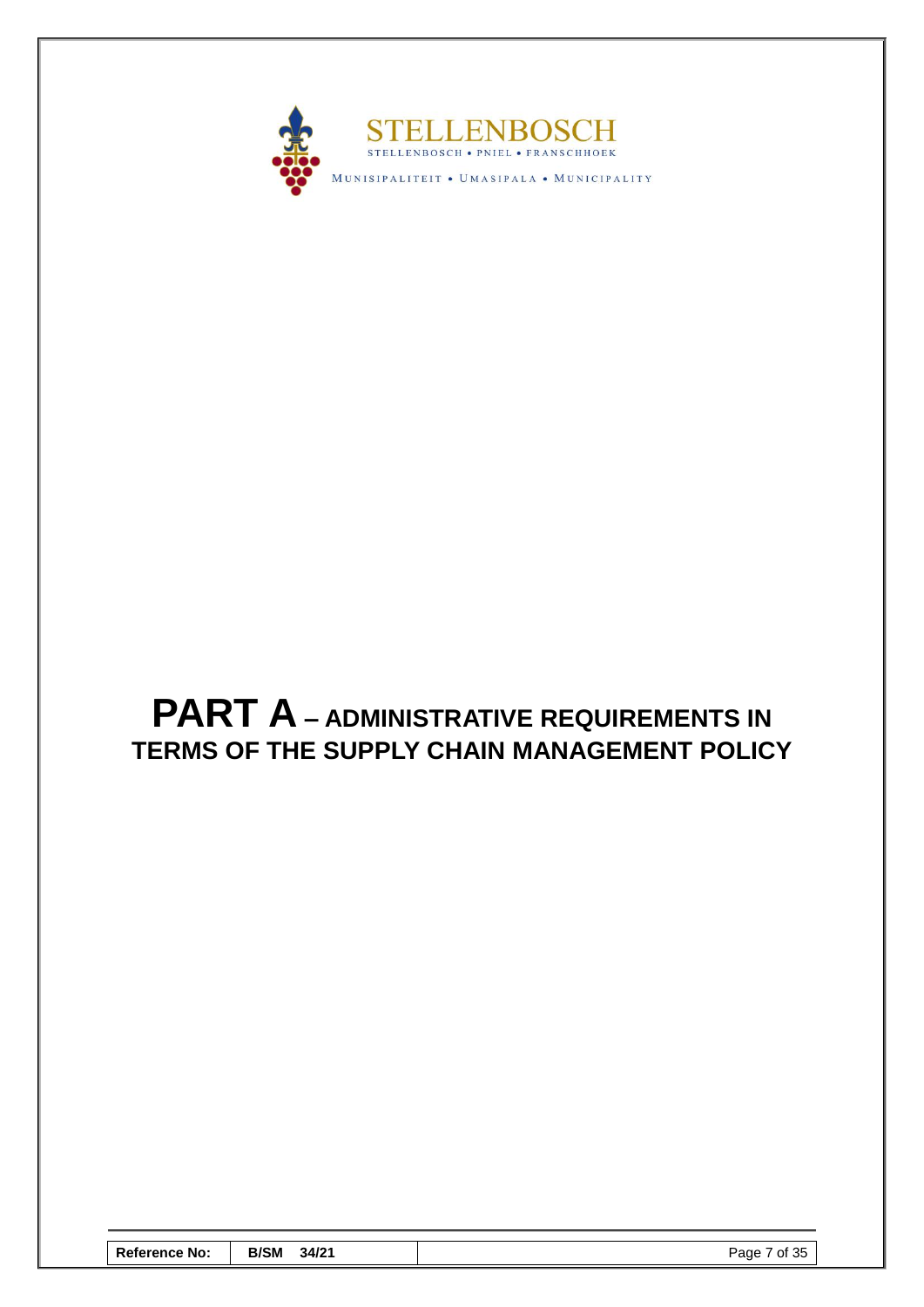

# **2. CHECKLIST**

#### <span id="page-9-0"></span>**PLEASE ENSURE THAT THE FOLLOWING FORMS HAVE BEEN DULY COMPLETED AND SIGNED AND THAT ALL DOCUMENTS AS REQUESTED, ARE ATTACHED TO THE TENDER DOCUMENT:**

| Authority to Sign a Bid - Is the form duly completed and is a certified copy of the resolution<br>attached?                                                                                                                                                            | <b>Yes</b> | <b>No</b> |  |
|------------------------------------------------------------------------------------------------------------------------------------------------------------------------------------------------------------------------------------------------------------------------|------------|-----------|--|
| <b>MBD 4</b> (Declaration of Interest) - Is the form duly completed and signed?                                                                                                                                                                                        | <b>Yes</b> | <b>No</b> |  |
| <b>MBD 6.1</b> (Preference Points claim form for purchases/services) - Is the form duly completed and<br>signed?<br>Is a CERTIFIED copy of the B-BBEE Certificate issued by a Verification Agency<br>accredited by SANAS or the original Sworn Affidavit attached?     | <b>Yes</b> | <b>No</b> |  |
| <b>MBD 8</b> (Declaration of Past Supply Chain Practices) - Is the form duly completed and signed?                                                                                                                                                                     | <b>Yes</b> | <b>No</b> |  |
| <b>MBD 9</b> (Certificate of Independent Bid Determination) - Is the form duly completed and signed?                                                                                                                                                                   | <b>Yes</b> | <b>No</b> |  |
| <b>MBD 10</b> (Certificate of Payment of Municipal Accounts) - Is the form duly completed and signed?<br>Are the Identity numbers, residential addresses and municipal account numbers of ALL<br>members, partners, directors, etc. provided on the form as requested? | <b>Yes</b> | <b>No</b> |  |
| <b>OHSA</b> (Occupational Health and Safety) - Is the form duly completed and signed?<br>Is a valid Letter of Good Standing from the Compensation Commissioner attached?                                                                                               | <b>Yes</b> | <b>No</b> |  |
| Form of Indemnity - Is the form duly completed and signed?                                                                                                                                                                                                             | <b>Yes</b> | <b>No</b> |  |
| <b>Pricing Schedule - Is the form duly completed and signed?</b>                                                                                                                                                                                                       | <b>Yes</b> | <b>No</b> |  |
| Declaration by Tenderer - Is the form duly completed and signed?                                                                                                                                                                                                       | <b>Yes</b> | <b>No</b> |  |

| <b>SIGNATURE</b> | NAME (PRINT) |  |
|------------------|--------------|--|
| <b>CAPACITY</b>  | <b>DATE</b>  |  |
| NAME OF FIRM     |              |  |

| <b>B/SM</b><br>34/21<br><b>Reference No:</b> | Page 8 of 35 |
|----------------------------------------------|--------------|
|----------------------------------------------|--------------|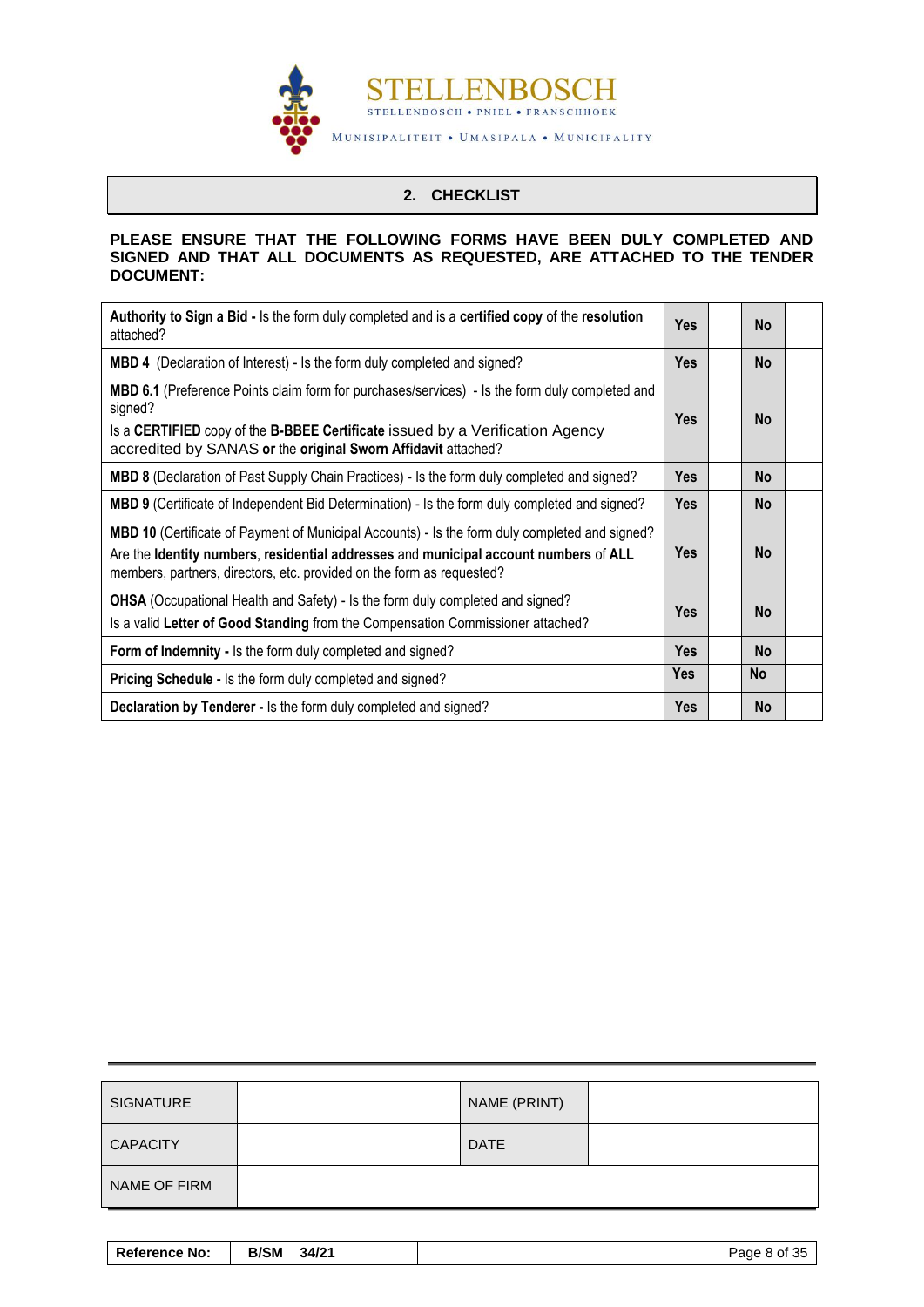

# **3. AUTHORITY TO SIGN A BID**

# <span id="page-10-0"></span>**1. SOLE PROPRIETOR (SINGLE OWNER BUSINESS) AND NATURAL PERSON**

1.1. I,  $\frac{1}{1}$  am the undersigned, hereby confirm that I am the

sole owner of the business trading as \_\_\_\_\_

OR

1.2. I,  $\frac{1}{12}$  is the undersigned, hereby confirm that I am

submitting this tender in my capacity as natural person.

| SIGNATURE:         | DATE: |            |  |
|--------------------|-------|------------|--|
| <b>PRINT NAME:</b> |       |            |  |
| WITNESS 1:         |       | WITNESS 2: |  |

#### **2. COMPANIES AND CLOSE CORPORATIONS**

- 2.1. **If a Bidder is a COMPANY**, **a certified copy of the resolution by the board of directors**, duly signed, authorising the person who signs this bid to do so, as well as to sign any contract resulting from this bid and any other documents and correspondence in connection with this bid and/or contract on behalf of the company **must be submitted with this bid,** that is, before the closing time and date of the bid
- 2.2. In the case of a **CLOSE CORPORATION (CC**) submitting a bid**, a resolution by its members**, authorizing a member or other official of the corporation to sign the documents on their behalf, **shall be included with the bid.**

#### **PARTICULARS OF RESOLUTION BY BOARD OF DIRECTORS OF THE COMPANY/MEMBERS OF THE CC**

|                                         | Date Resolution was taken                       |                                                       |                  |                   |            |  |           |  |
|-----------------------------------------|-------------------------------------------------|-------------------------------------------------------|------------------|-------------------|------------|--|-----------|--|
| Resolution signed by (name and surname) |                                                 |                                                       |                  |                   |            |  |           |  |
|                                         | Capacity                                        |                                                       |                  |                   |            |  |           |  |
|                                         |                                                 | Name and surname of delegated Authorised Signatory    |                  |                   |            |  |           |  |
|                                         | Capacity                                        |                                                       |                  |                   |            |  |           |  |
| <b>Specimen Signature</b>               |                                                 |                                                       |                  |                   |            |  |           |  |
|                                         |                                                 | Full name and surname of ALL Director(s) / Member (s) |                  |                   |            |  |           |  |
| 1.                                      |                                                 |                                                       | 2.               |                   |            |  |           |  |
| 3.                                      |                                                 |                                                       | $\overline{4}$ . |                   |            |  |           |  |
| 5.                                      |                                                 |                                                       | 6.               |                   |            |  |           |  |
| 7 <sub>1</sub>                          |                                                 |                                                       | 8.               |                   |            |  |           |  |
| 9.                                      |                                                 |                                                       | 10.              |                   |            |  |           |  |
|                                         | Is a CERTIFIED COPY of the resolution attached? |                                                       |                  |                   | <b>YES</b> |  | <b>NO</b> |  |
| SIGNED ON BEHALF OF<br>COMPANY / CC:    |                                                 |                                                       |                  | DATE:             |            |  |           |  |
|                                         | PRINT NAME:                                     |                                                       |                  |                   |            |  |           |  |
|                                         | WITNESS 1:                                      |                                                       |                  | <b>WITNESS 2:</b> |            |  |           |  |

**Reference No: | B/SM 34/21 | Page 9 of 35**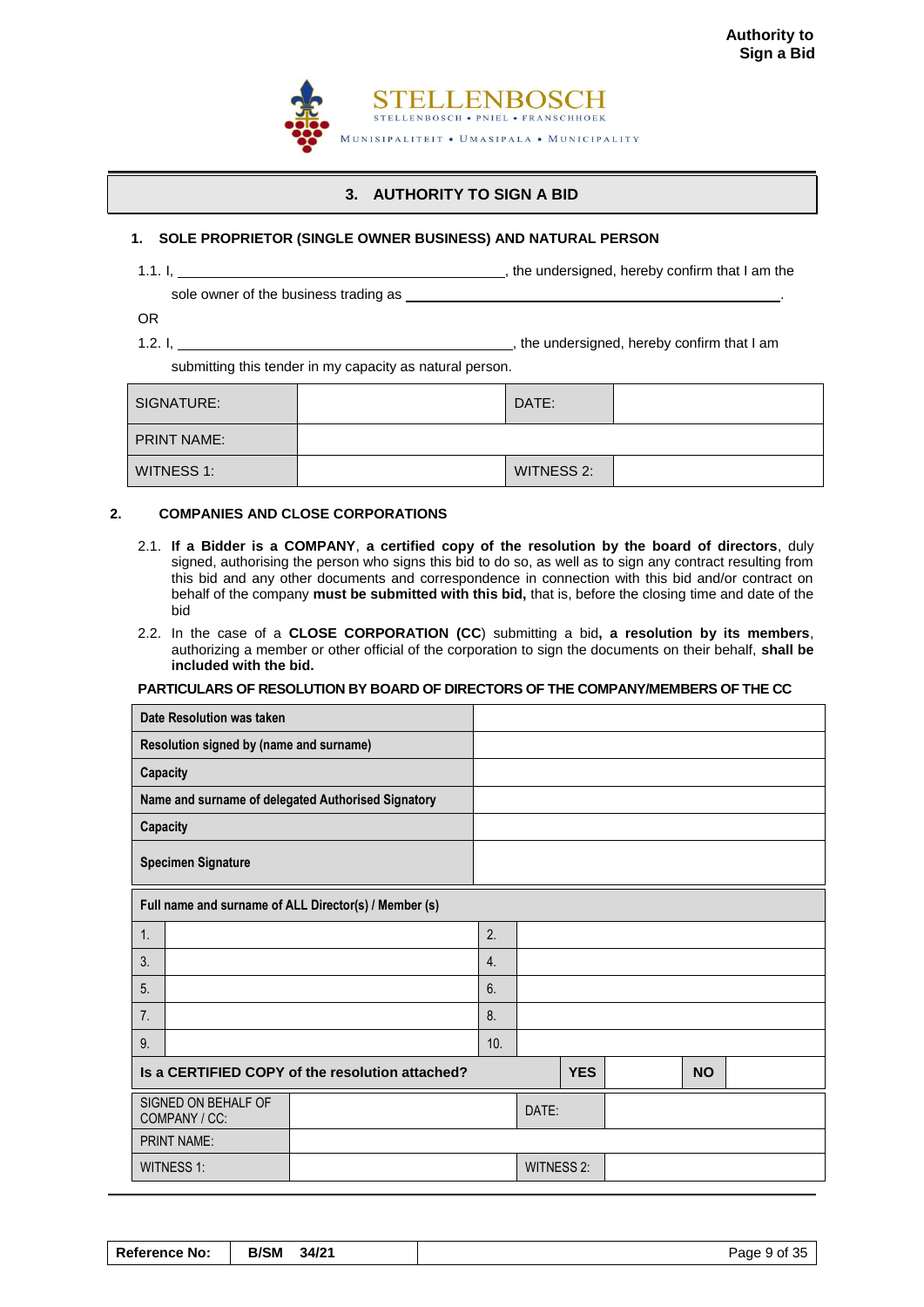

# **3. PARTNERSHIP**

We, the undersigned partners in the business trading as hereby authorize Mr/Ms **the Mr/Ms** to sign this bid as well as any contract resulting from the bid and any other documents and correspondence in connection with this bid and /or contract for

and on behalf of the abovementioned partnership.

The following particulars in respect of every partner must be furnished and signed by every partner:

|                                     | Full name of partner | Signature         |  |
|-------------------------------------|----------------------|-------------------|--|
|                                     |                      |                   |  |
|                                     |                      |                   |  |
|                                     |                      |                   |  |
|                                     |                      |                   |  |
|                                     |                      |                   |  |
| SIGNED ON BEHALF OF<br>PARTNERSHIP: |                      | DATE:             |  |
| <b>PRINT NAME:</b>                  |                      |                   |  |
| <b>WITNESS 1:</b>                   |                      | <b>WITNESS 2:</b> |  |

#### **4. CONSORTIUM**

We, the undersigned consortium partners, hereby authorize\_

(Name of entity) to act as lead consortium partner and further authorize Mr./Ms.

To sign this offer as well as any contract resulting from this

tender and any other documents and correspondence in connection with this tender and / or contract for and on behalf of the consortium.

The following particulars in respect of each consortium member must be provided and signed by each member:

| <b>Full Name of Consortium Member</b> | <b>Role of Consortium Member</b> |                   | %<br><b>Participation</b> | Signature |
|---------------------------------------|----------------------------------|-------------------|---------------------------|-----------|
|                                       |                                  |                   |                           |           |
|                                       |                                  |                   |                           |           |
|                                       |                                  |                   |                           |           |
|                                       |                                  |                   |                           |           |
|                                       |                                  |                   |                           |           |
| SIGNED ON BEHALF OF<br>PARTNERSHIP:   |                                  |                   | DATE:                     |           |
| <b>PRINT NAME:</b>                    |                                  |                   |                           |           |
| <b>WITNESS 1:</b>                     |                                  | <b>WITNESS 2:</b> |                           |           |

| <b>Reference No:</b> | <b>B/SM</b><br>34/21 | Page 10 of 35 |
|----------------------|----------------------|---------------|
|----------------------|----------------------|---------------|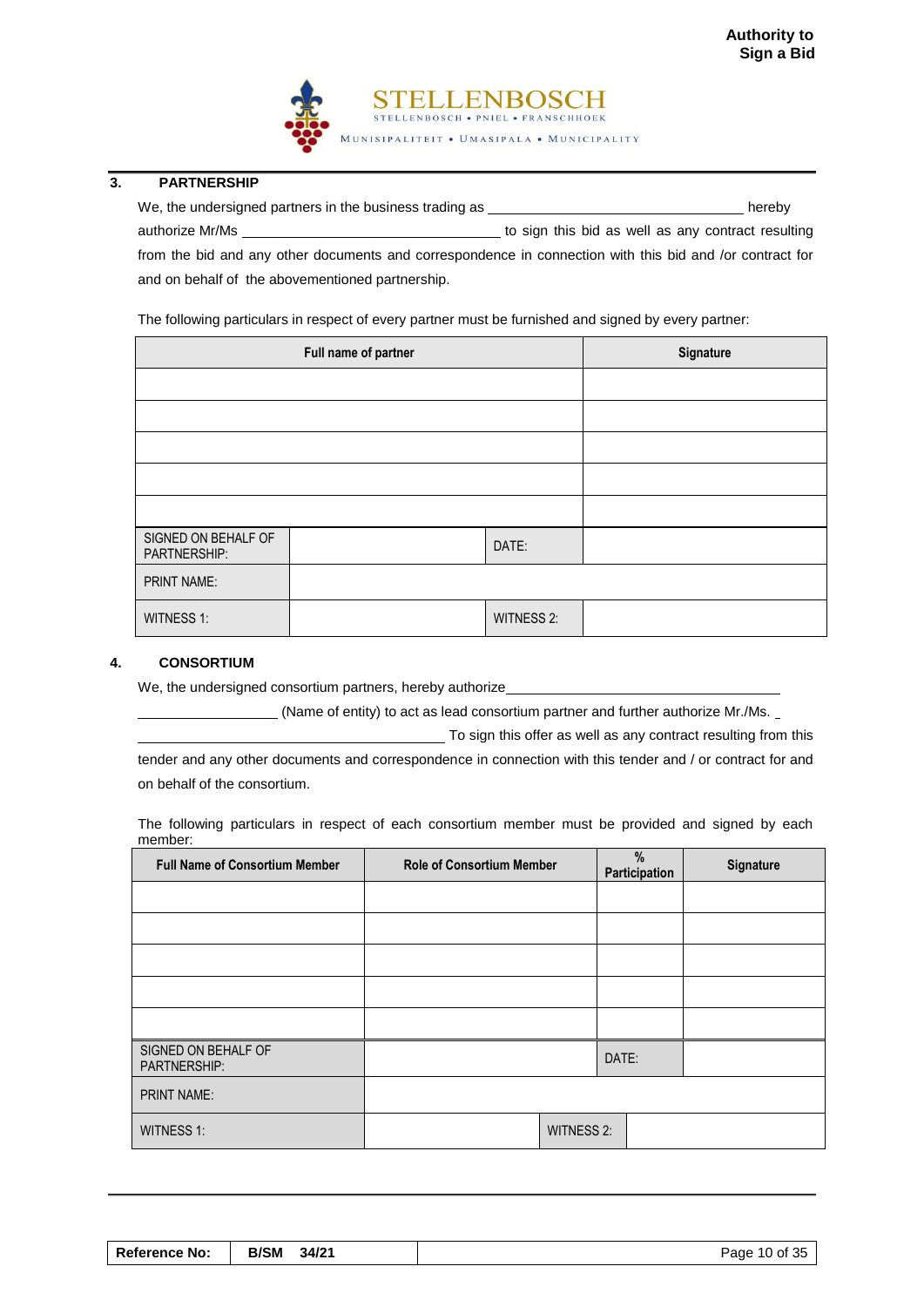

# **4. GENERAL CONDITIONS OF TENDER**

- <span id="page-12-0"></span>1. Sealed tenders, with the **"Tender Number and Title"** clearly endorsed on the envelope, must be deposited in the **tender box** at the offices of the Stellenbosch Municipality, Plein Street, Stellenbosch.
- 2. The tender must be lodged by the Tenderer in the tender box in the Main Hall Entrance, Stellenbosch Municipal Offices, Plein Street, Stellenbosch

#### **PLEASE NOTE:**

- 2.1. Tenders that are deposited in the incorrect box will not be considered.
- 2.2. Mailed, telegraphic or faxed tenders will not be accepted.
- 2.3. Documents may only be completed in non-erasable ink.
- 2.4. The use of correction fluid/tape is not allowed.
	- 2.4.1. In the event of a mistake having been made, it shall be crossed out in ink and be accompanied by an initial at each and every alteration.
	- 2.4.2. Alterations or deletions not signed by the Tenderer may render the tender invalid.
- 2.5. All bids must be submitted in writing on the official forms supplied (not to be re-typed)
- 2.6. All prices shall be quoted in South African currency and be **INCLUSIVE of VAT.**
- **3. Where the value of an intended contract will exceed R1 000 000, 00 (R1 million) it is the bidder's responsibility to be registered with the South African Revenue Service (SARS) for VAT purposes in order to be able to issue tax invoices. The municipality will deem the price above R 1 000 000,00 (R1 million) to be VAT inclusive even if it is indicated that no VAT is charged. Please insure that provision is made for VAT in these instances.**
	- 3.1 It is a requirement of this contract that the amount of value-added tax (VAT) must be shown clearly on each invoice.
		- 3.2 The amended Value-Added Tax Act requires that a Tax Invoice for supplies in excess of R3 000 should, in addition to the other required information, also disclose the VAT registration number of the recipient, with effect from 1 March 2005. The VAT registration number of the Stellenbosch Municipality is **4700102181.**
- 3 Any Tender received after the appointed time for the closing of Tenders shall not be considered but shall be filed unopened with the other Tenders received or may be returned to the Tenderer at his request.
- 4 Tenders may not be telefaxed to the Municipality and therefore any tenders received by fax will **not** be considered.
- 5 Tenders shall be opened in public at the Stellenbosch Municipal Offices as soon as possible after the closing time for the receipt of tenders.
- 6 The Municipality shall have the right to summarily disqualify any Tenderer who, either at the date of submission of this tender or at the date of its award, is indebted to the Municipality in respect of any rental, levies, rates and/or service charges; ALTERNATIVELY;
- 6.1 That an agreement be signed whereby the Tenderer agrees that a percentage or fixed amount at the discretion of the Municipality, be deducted from payments due to him for this tender, until the debt is paid in full.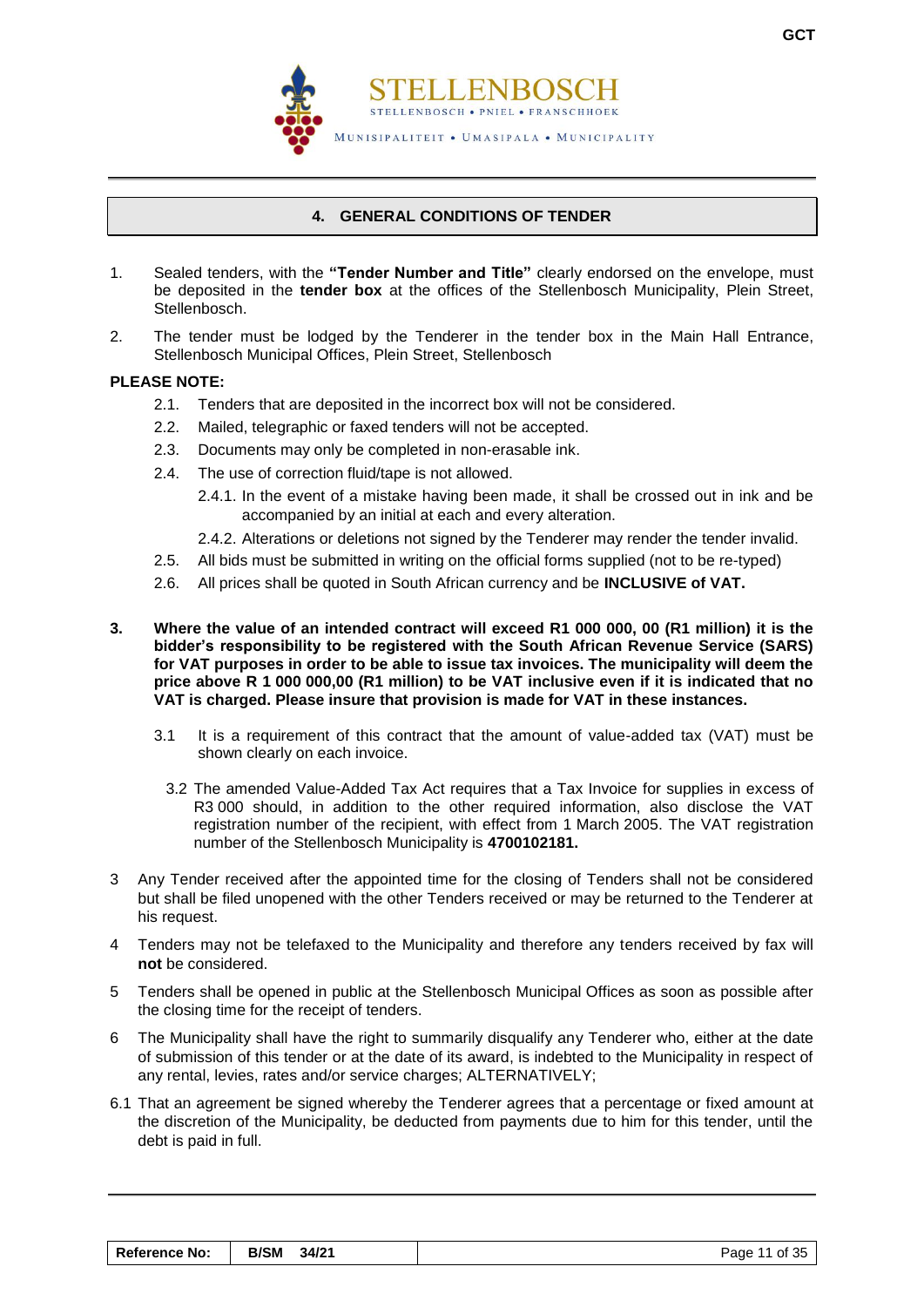

6.2 The tenderer shall declare **all** the Municipal account numbers in the Stellenbosch Area for which the enterprise or the proprietors or directors in their personal capacity is/ are responsible or coresponsible.

# **7. Negotiations for a fair market related price**

- 7.1 The award of the tender may be subject to price negotiation with the preferred tenderers.
- 8 This bid will be evaluated and adjudicated according to the following criteria:
	- 8.1 Relevant specifications
	- 8.2 Value for money
	- 8.3 Capability to execute the contract
	- 8.4 PPPFA & associated regulations

# **9 Service Level Agreement**

The award of the tender is subject to the signing of a Service Level Agreement (SLA) between the successful bidder and Stellenbosch Municipality.

#### **10 Centralised Supplier Database**

No Bids will be awarded to a bidder who is not registered on the Centralised Supplier Database (CSD).

The CSD supplier number starting with (MAAA) number is automatically generated by the Central Database System after successful registration and validation of a prospective service provider. This number is now a mandatory requirement, as referred to in regulation 14(1) *(b)* of the Municipal Supply Chain Management Regulations, as part of the listing criteria for accrediting a prospective service provider. Prospective suppliers should self – register on the CSD website at [www.csd.gov.za](http://www.csd.gov.za/) Registration on the CSD will be compulsory in order to conduct business with the STELLENBOSCH MUNICIPALITY. Registration on CSD can be done by contacting 021 808 8594 or [Nicolene.Hamilton@stellenbosch.gov.za](mailto:Nicolene.Hamilton@stellenbosch.gov.za)

**Centralised Supplier Database No. MAAA……………………** 

| Reference No: | <b>B/SM</b><br>34/21 | Page 12 of 35 |
|---------------|----------------------|---------------|
|---------------|----------------------|---------------|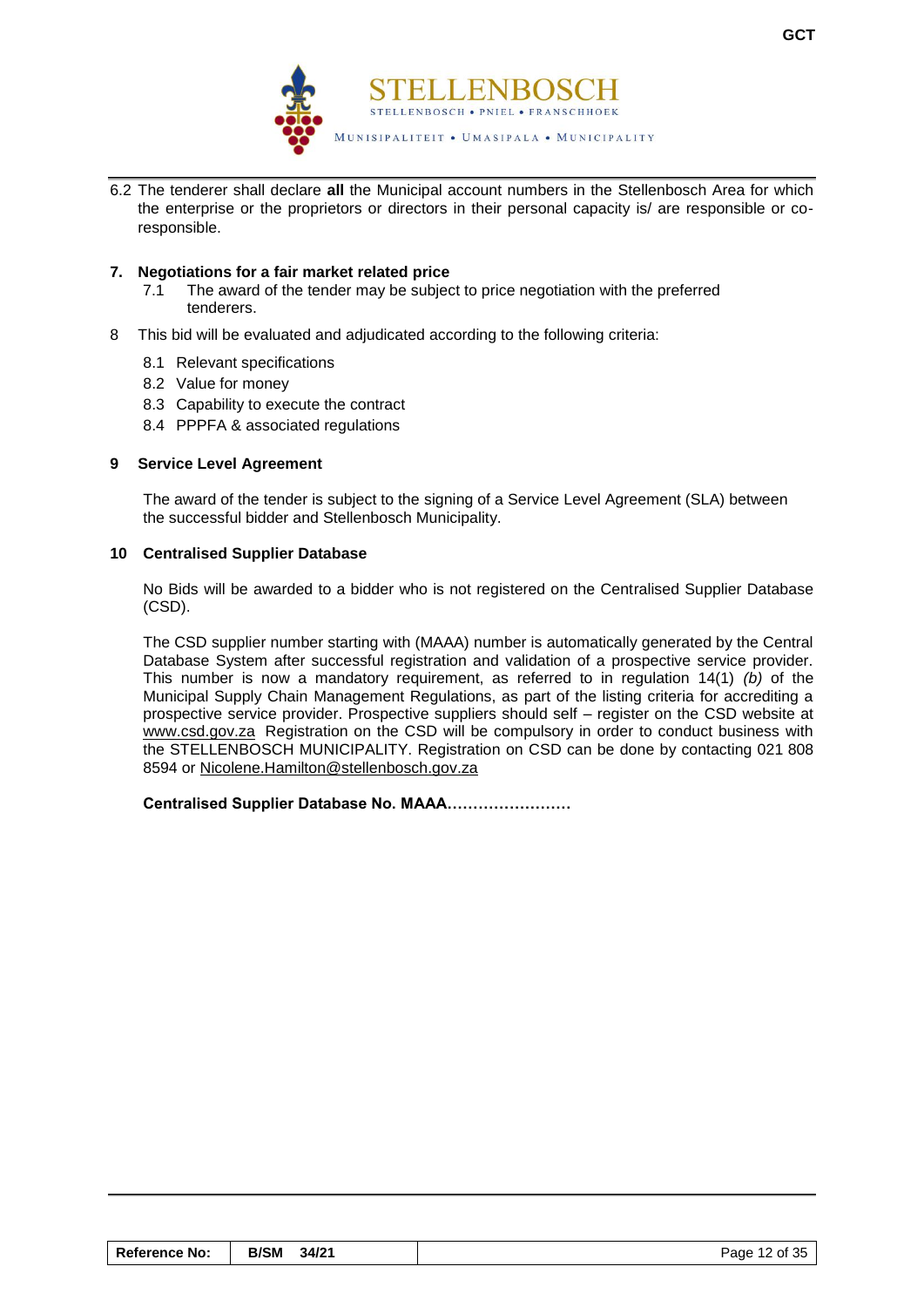

# **5. MBD 4 – DECLARATION OF INTEREST**

- <span id="page-14-0"></span>1. No bid will be accepted from persons in the service of the state<sup>1</sup>.
- 2. Any person, having a kinship with persons in the service of the state, including a blood relationship, may make an offer or offers in terms of this invitation to bid. In view of possible allegations of favouritism, should the resulting bid, or part thereof, be awarded to persons connected with or related to persons in service of the state, it is required that the bidder or their authorised representative declare their position in relation to the evaluating/adjudicating authority and/or take an oath declaring his/her interest.
- 3. In order to give effect to the above, the following questionnaire must be completed and submitted with the bid:

| 3.1.   | Full Name of bidder or his or her<br>representative                           |  |  |  |            |  |           |  |
|--------|-------------------------------------------------------------------------------|--|--|--|------------|--|-----------|--|
| 3.2.   | <b>Identity Number</b>                                                        |  |  |  |            |  |           |  |
| 3.3.   | Position occupied in the Company<br>(director, shareholder <sup>2</sup> etc.) |  |  |  |            |  |           |  |
| 3.4.   | <b>Company Registration Number</b>                                            |  |  |  |            |  |           |  |
| 3.5.   | <b>Tax Reference Number</b>                                                   |  |  |  |            |  |           |  |
| 3.6.   | <b>VAT Registration Number</b>                                                |  |  |  |            |  |           |  |
| 3.7.   | Are you presently in the service of the state?                                |  |  |  | <b>YES</b> |  | <b>NO</b> |  |
| 3.7.1. | If so, furnish particulars:                                                   |  |  |  |            |  |           |  |
|        |                                                                               |  |  |  |            |  |           |  |
| 3.8.   | Have you been in the service of the state for the past twelve months?         |  |  |  | <b>YES</b> |  | <b>NO</b> |  |
| 3.8.1. | If so, furnish particulars:                                                   |  |  |  |            |  |           |  |
|        |                                                                               |  |  |  |            |  |           |  |

*1 MSCM Regulations: "in the service of the state" means to be –*

- *a. a member of –*
	- *i. any municipal council;*
	- *ii. any provincial legislature; or*
	- *iii. the National Assembly or the National Council of Provinces;*
- *b. a member of the board of directors of any municipal entity;*
- *c. an official of any municipality or municipal entity;*
- *d. an employee of any national or provincial department, national or provincial public entity or constitutional institution within the meaning of the Public Finance Management Act, 1999 (Act No.1 of 1999);*
- *e. an executive member of the accounting authority of any national or provincial public entity; or*
- *f. an employee of Parliament or a provincial legislature.*

*2 "Shareholder" means a person who owns shares in the company and is actively involved in the management of the company or business and exercises control over the company.*

| <b>Reference No:</b> | <b>B/SM</b><br>34/21 | Page 13 of 35 |
|----------------------|----------------------|---------------|
|----------------------|----------------------|---------------|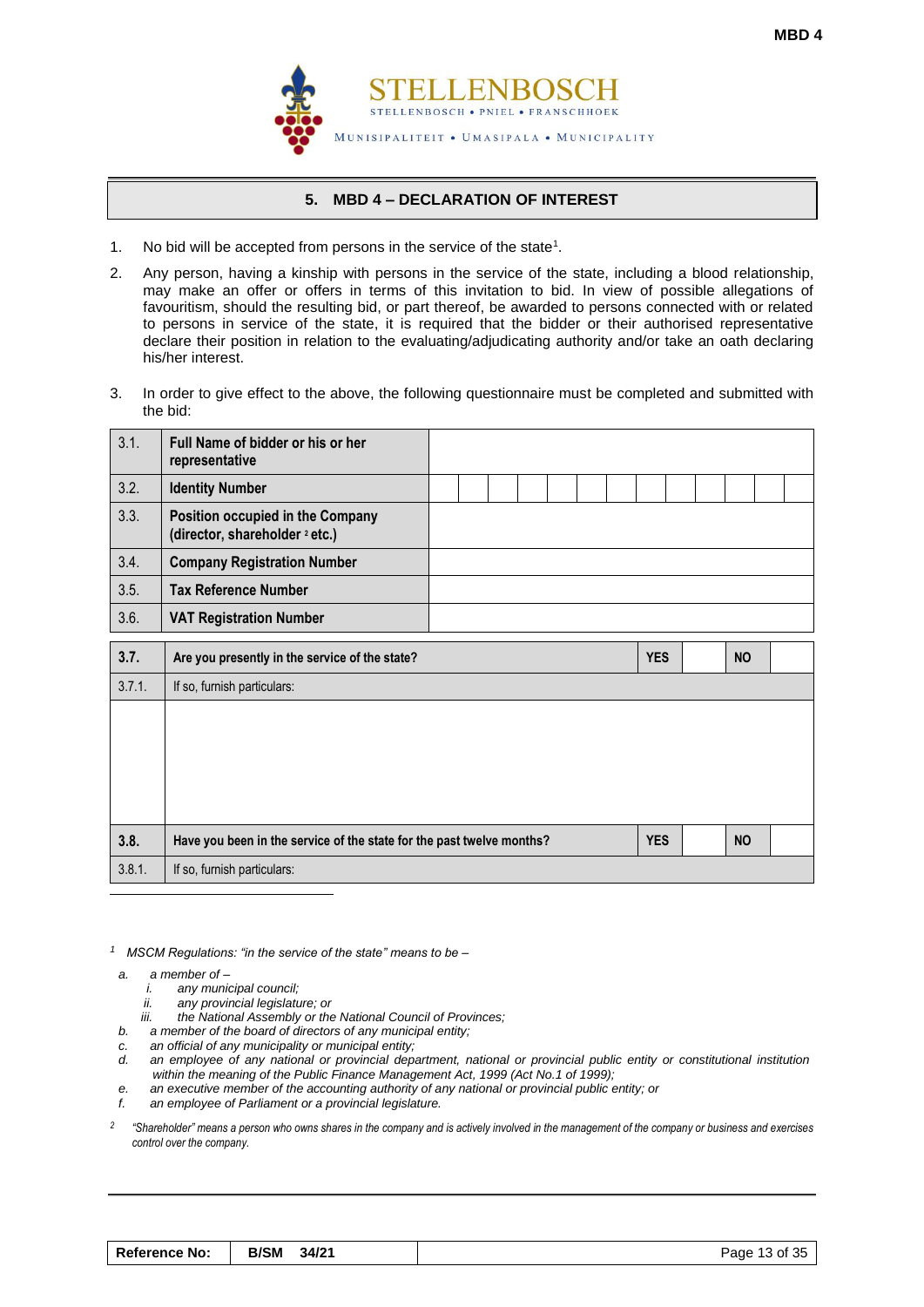

| 3.9.    | Do you have any relationship (family, friend, other) with persons in the service of the<br>state and who may be involved with the evaluation and or adjudication of this bid?                                                     | <b>YES</b> | <b>NO</b> |  |
|---------|-----------------------------------------------------------------------------------------------------------------------------------------------------------------------------------------------------------------------------------|------------|-----------|--|
| 3.9.1.  | If so, furnish particulars:                                                                                                                                                                                                       |            |           |  |
|         |                                                                                                                                                                                                                                   |            |           |  |
| 3.10.   | Are you aware of any relationship (family, friend, other) between a bidder and any<br>persons in the service of the state who may be involved with the evaluation and or<br>adjudication of this bid?                             | <b>YES</b> | <b>NO</b> |  |
| 3.10.1. | If so, furnish particulars:                                                                                                                                                                                                       |            |           |  |
|         |                                                                                                                                                                                                                                   |            |           |  |
| 3.11.   | Are any of the company's directors, managers, principal shareholders or<br>stakeholders in the service of the state?                                                                                                              | <b>YES</b> | <b>NO</b> |  |
| 3.11.1. | If so, furnish particulars:                                                                                                                                                                                                       |            |           |  |
|         |                                                                                                                                                                                                                                   |            |           |  |
| 3.12.   | Is any spouse, child or parent of the company's directors, managers, principal<br>shareholders or stakeholders in the service of the state?                                                                                       | <b>YES</b> | <b>NO</b> |  |
| 3.12.1. | If so, furnish particulars:                                                                                                                                                                                                       |            |           |  |
|         |                                                                                                                                                                                                                                   |            |           |  |
| 3.13.   | Do you or any of the directors, trustees, managers, principal shareholders, or<br>stakeholders of this company have any interest in any other related companies or<br>business whether or not they are bidding for this contract? | <b>YES</b> | <b>NO</b> |  |
| 3.13.1. | If so, furnish particulars:                                                                                                                                                                                                       |            |           |  |
|         |                                                                                                                                                                                                                                   |            |           |  |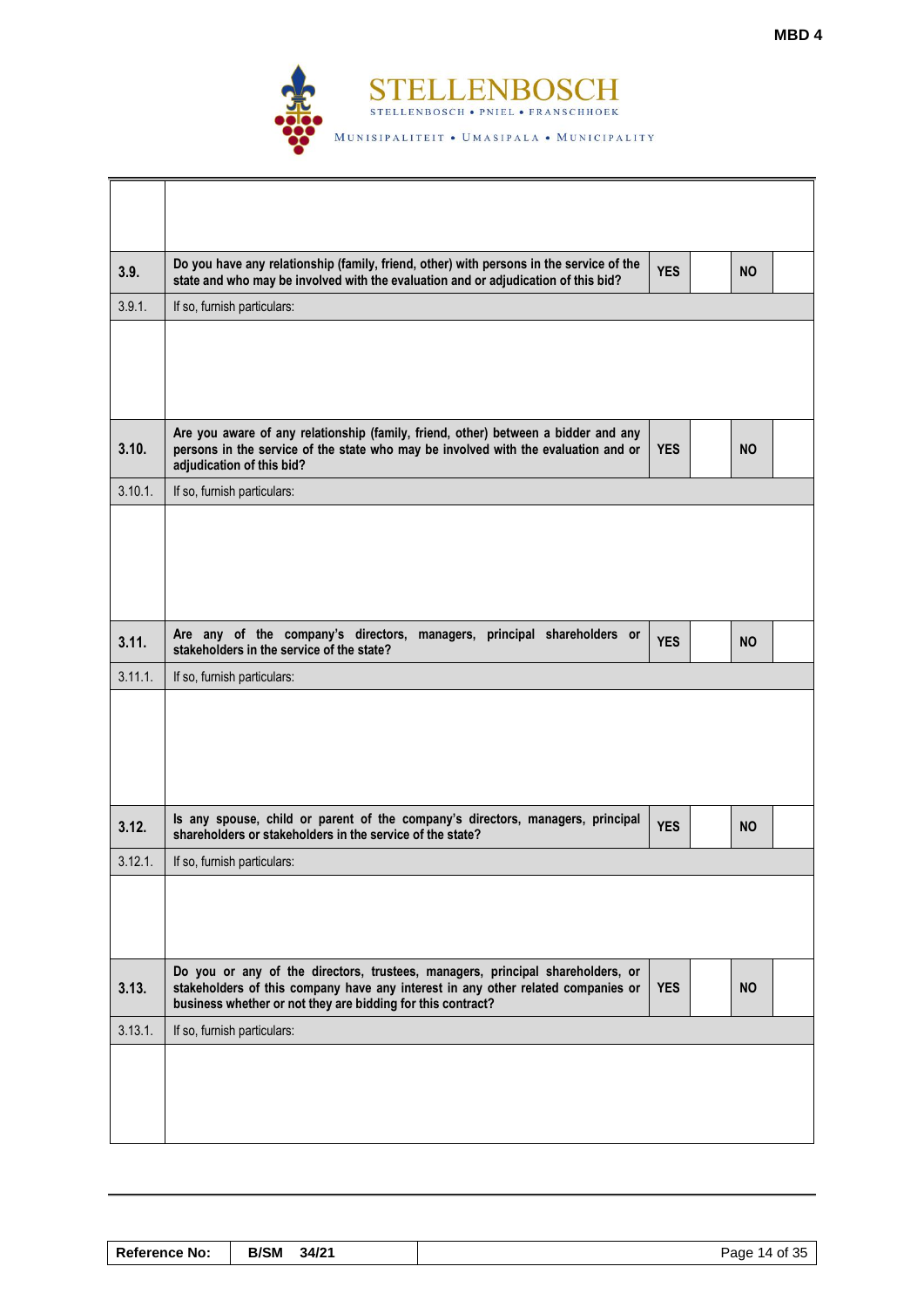

| 3.14.                        | Please provide the following information on ALL directors/shareholders/trustees/members below: |                        |                                             |                                                      |  |  |  |  |  |
|------------------------------|------------------------------------------------------------------------------------------------|------------------------|---------------------------------------------|------------------------------------------------------|--|--|--|--|--|
| <b>Full Name and Surname</b> |                                                                                                | <b>Identity Number</b> | <b>Personal Income Tax</b><br><b>Number</b> | Provide State <sup>3</sup><br><b>Employee Number</b> |  |  |  |  |  |
|                              |                                                                                                |                        |                                             |                                                      |  |  |  |  |  |
|                              |                                                                                                |                        |                                             |                                                      |  |  |  |  |  |
|                              |                                                                                                |                        |                                             |                                                      |  |  |  |  |  |
|                              |                                                                                                |                        |                                             |                                                      |  |  |  |  |  |
|                              |                                                                                                |                        |                                             |                                                      |  |  |  |  |  |
|                              |                                                                                                |                        |                                             |                                                      |  |  |  |  |  |

#### **NB:**

# **a) PLEASE ATTACH CERTIFIED COPY(IES) OF ID DOCUMENT(S)**

**b) PLEASE PROVIDE PERSONAL INCOME TAX NUMBERS FOR ALL DIRECTORS / SHAREHOLDERS / TRUSTEES / MEMBERS, ETC.**

#### **4. DECLARATION**

I, the undersigned (name)

certify that the information furnished in paragraph 3 above is correct.

I accept that the state may act against me should this declaration prove to be false.

| <b>SIGNATURE</b>  | <b>DATE</b> |  |
|-------------------|-------------|--|
| NAME OF SIGNATORY |             |  |
| <b>POSITION</b>   |             |  |
| NAME OF COMPANY   |             |  |

<sup>3</sup> *MSCM Regulations: "in the service of the state" means to be –*

*a. a member of –*

l

- *i. any municipal council;*
- *ii. any provincial legislature; or*
- *iii. the National Assembly or the National Council of Provinces;*
- *b. a member of the board of directors of any municipal entity;*
- *c. an official of any municipality or municipal entity;*
- *d. an employee of any national or provincial department, national or provincial public entity or constitutional institution within the meaning of the Public Finance Management Act, 1999 (Act No.1 of 1999);*
- *e. an executive member of the accounting authority of any national or provincial public entity; or*
- f. *an employee of Parliament or a provincial legislature.*

| <b>Reference No:</b> | B/SM 34/21 | Page 15 of 35 |
|----------------------|------------|---------------|
|----------------------|------------|---------------|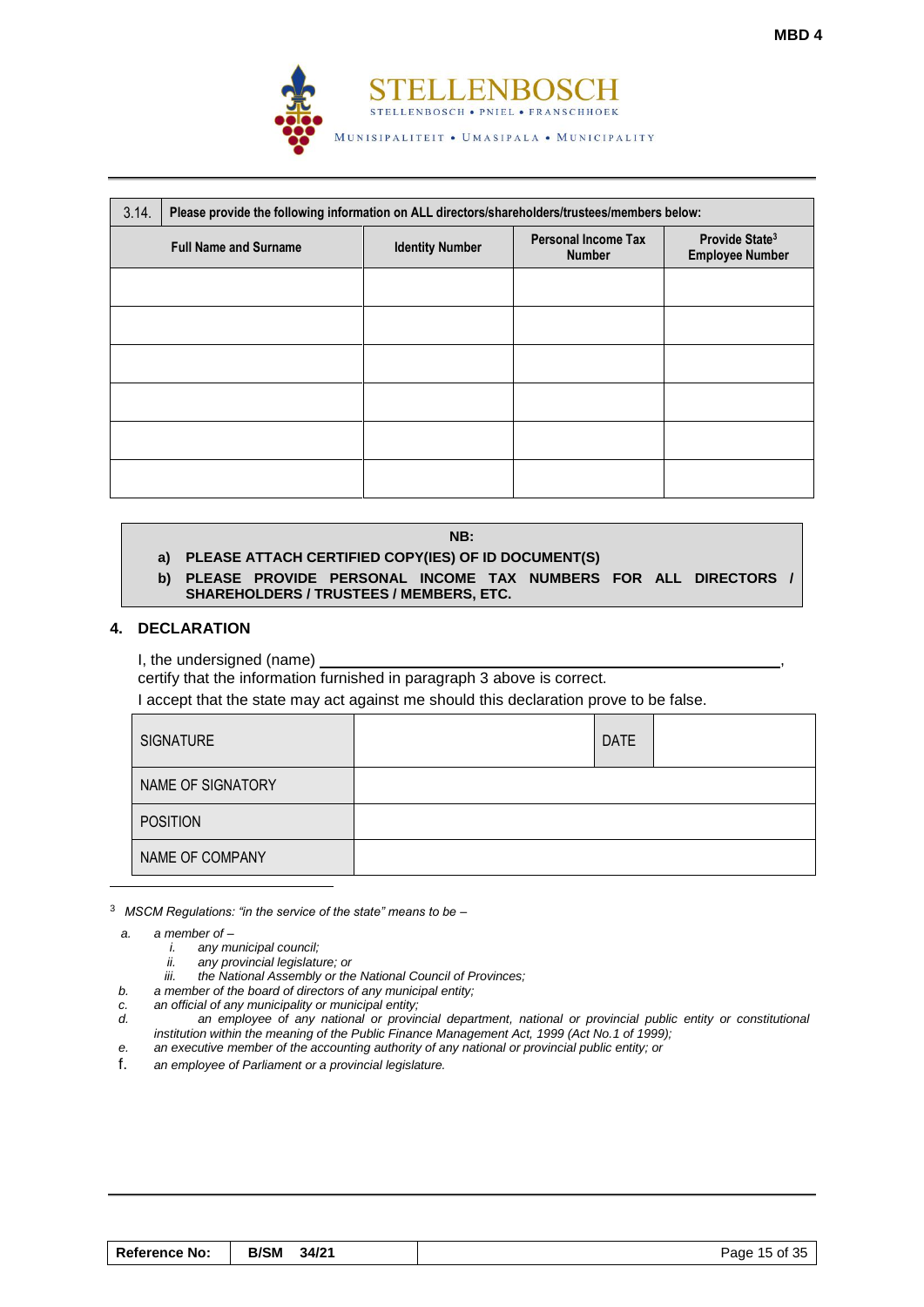

# <span id="page-17-0"></span>**6. MBD6.1 – PREFERENCE POINTS CLAIM FORM IN TERMS OF THE PREFERENTIAL PROCUREMENT REGULATIONS 2017 – PURCHASES/SERVICES 80/20**

**NB:**

**Before completing this form, bidders must study the general conditions, definitions and directives applicable in respect of B-BBEE, as prescribed in the Preferential Procurement Regulations, 2017.** 

# **1. GENERAL CONDITIONS**

- 1.1 The following preference point systems are applicable to all bids:
	- the 80/20 system for requirements with a Rand value of up to R50 000 000 (all applicable taxes included); and
	- the 90/10 system for requirements with a Rand value above R50 000 000 (all applicable taxes included).
	- a) The value of this bid is estimated to not exceed R50 000 000 (all applicable taxes included) and therefore the 80/20 preference point system shall be applicable; or
- 1.2 Points for this bid shall be awarded for:
	- (a) Price; and
	- (b) B-BBEE Status Level of Contributor.
- 1.3 The maximum points for this bid are allocated as follows:

|                                                   | <b>POINTS</b> |
|---------------------------------------------------|---------------|
| $1.1.1$ Price                                     | 80            |
| 1.1.2. B-BBEE status level of contribution        | 20            |
| Total points for Price and B-BBEE must not exceed | 100           |

- 1.4 Failure on the part of a bidder to submit proof of B-BBEE Status level of contributor together with the bid will be interpreted to mean that preference points for B-BBEE status level of contribution are not claimed.
- 1.5 The purchaser reserves the right to require of a bidder, either before a bid is adjudicated or at any time subsequently, to substantiate any claim in regard to preferences, in any manner required by the purchaser.

# **2. DEFINITIONS**

- 2.1 **"B-BBEE"** means broad-based black economic empowerment as defined in section 1 of the Broad-Based Black Economic Empowerment Act;
- 2.2 "**B-BBEE status level of contributor"** means the B-BBEE status of an entity in terms of a code of good practice on black economic empowerment, issued in terms of section 9(1) of the Broad-Based Black Economic Empowerment Act;
- 2.3 **"bid"** means a written offer in a prescribed or stipulated form in response to an invitation by an organ of state for the provision of goods or services, through price quotations, advertised competitive bidding processes or proposals;
- 2.4 **"Broad-Based Black Economic Empowerment Act"** means the Broad-Based Black Economic Empowerment Act, 2003 (Act No. 53 of 2003); as amended by Act No. 46 of 2013; (this was added by us)

| <b>Reference No:</b> | B/SM 34/21 | Page 16 of 35 |
|----------------------|------------|---------------|
|----------------------|------------|---------------|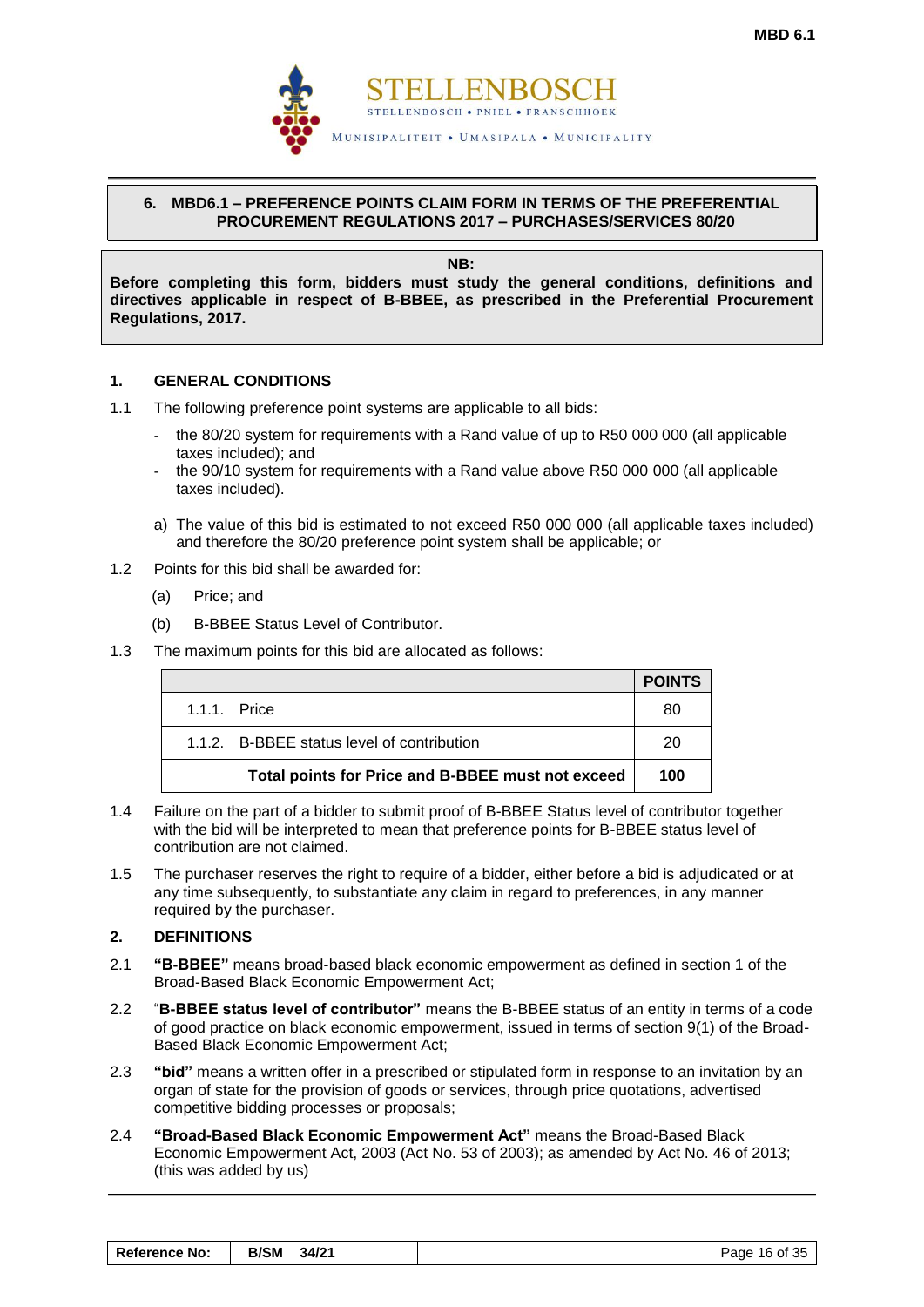

- 2.5 **"EME"** means an Exempted Micro Enterprise in terms of a code of good practice on black economic empowerment issued in terms of section 9 (1) of the Broad-Based Black Economic Empowerment Act;
- 2.6 **"functionality"** means the ability of a tenderer to provide goods or services in accordance with specifications as set out in the tender documents.
- 2.7 **"prices"** includes all applicable taxes less all unconditional discounts;

# 2.8 **"proof of B-BBEE status level of contributor"** means:

- 2.8.1 B-BBEE Status level certificate issued by an authorized body or person;
- 2.8.2 A sworn affidavit as prescribed by the B-BBEE Codes of Good Practice;
- 2.8.3 Any other requirement prescribed in terms of the B-BBEE Act;
- 2.9 **"QSE"** means a qualifying small business enterprise in terms of a code of good practice on black economic empowerment issued in terms of section 9 (1) of the Broad-Based Black Economic Empowerment Act;
- *2.10* **"rand value"** means the total estimated value of a contract in Rand, calculated at the time of bid invitation, and includes all applicable taxes;

# **3. POINTS AWARDED FOR PRICE**

# 3.1 **THE 80/20 OR 90/10 PREFERENCE POINT SYSTEMS**

A maximum of 80 or 90 points is allocated for price on the following basis:

 **80/20 or 90/10**

$$
Ps = 80\left(1 - \frac{Pt - P \min}{P \min}\right) \qquad \text{or} \qquad \qquad Ps = 90\left(1 - \frac{Pt - P \min}{P \min}\right)
$$

**Where:**

- Ps = Points scored for price of bid under consideration
- Pt = Price of bid under consideration

Pmin = Price of lowest acceptable bid

# **4. POINTS AWARDED FOR B-BBEE STATUS LEVEL OF CONTRIBUTION**

4.1 In terms of Regulation 6 (2) and 7 (2) of the Preferential Procurement Regulations, preference points must be awarded to a bidder for attaining the B-BBEE status level of contribution in accordance with the table below:

| <b>B-BBEE Status</b><br><b>Level of Contributor</b> | <b>Number of points</b><br>(90/10 system) | <b>Number of points</b><br>(80/20 system) |
|-----------------------------------------------------|-------------------------------------------|-------------------------------------------|
|                                                     |                                           | 20                                        |
|                                                     |                                           | 18                                        |
|                                                     |                                           | 14                                        |
|                                                     |                                           | 12                                        |
|                                                     |                                           |                                           |
|                                                     |                                           |                                           |
|                                                     |                                           |                                           |
|                                                     |                                           |                                           |
| Non-compliant<br>contributor                        |                                           |                                           |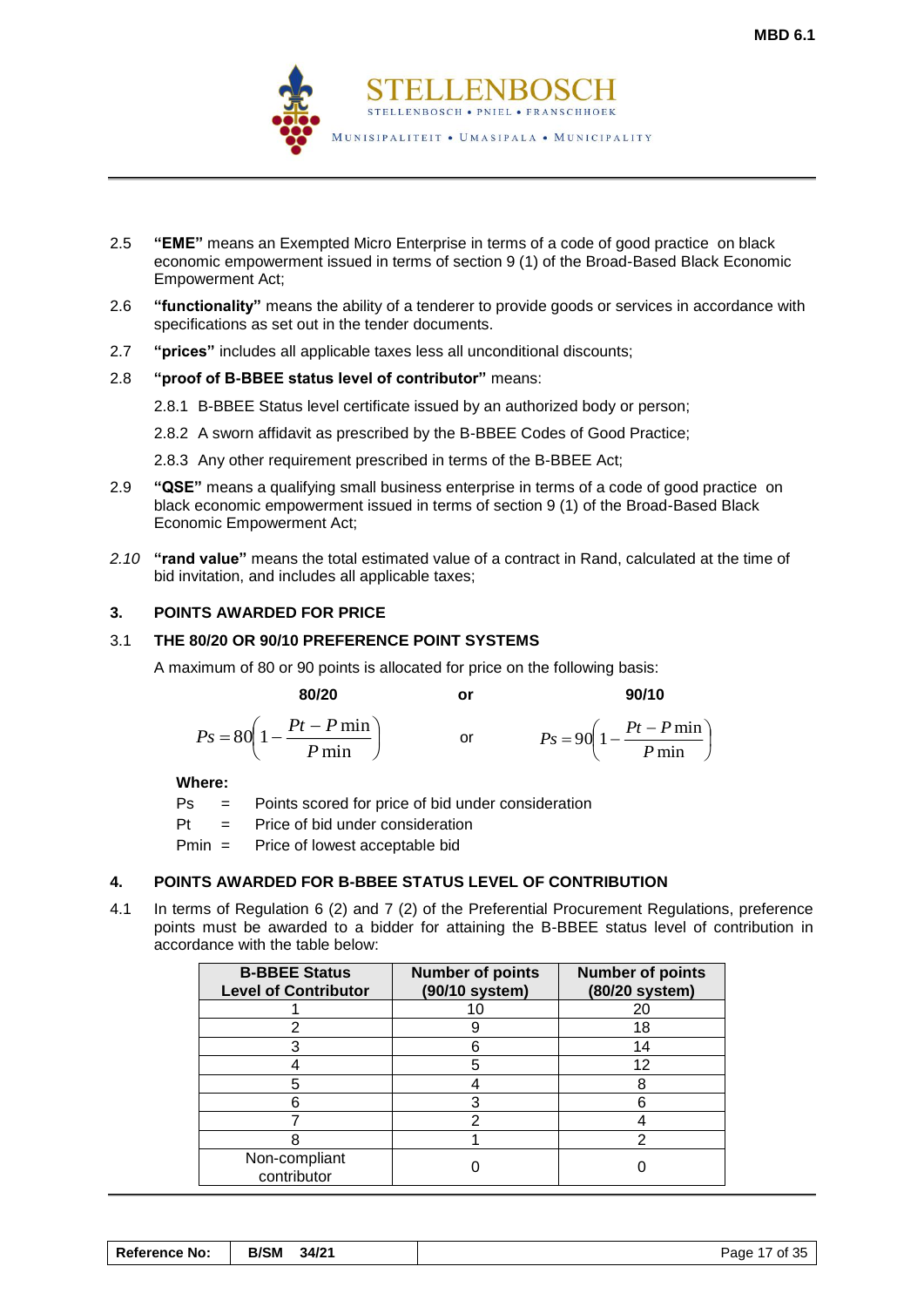

# **5. BID DECLARATION**

5.1 Bidders who claim points in respect of B-BBEE Status Level of Contribution must complete the following:

# 6. **B -BBEE STATUS LEVEL OF CONTRIBUTION CLAIMED IN TERMS OF PARAGRAPHS 1.4 AND 4.1**

6.1 B-BBEE Status Level of Contributor: = …………………(maximum of 10 or 20 points)

(Points claimed in respect of paragraph 7.1 must be in accordance with the table reflected in paragraph 4.1 and must be substantiated by means of a B-BBEE certificate issued by a Verification Agency accredited by SANAS or the original sworn affidavit.

# **7. SUB-CONTRACTING**

| Will any portion of the contract be sub-contracted? (Tick<br>7.1<br><b>YES</b><br>applicable box) |  |           | <b>NO</b> |   |
|---------------------------------------------------------------------------------------------------|--|-----------|-----------|---|
| If yes, indicate:<br>7.1.1                                                                        |  |           |           |   |
| 7.1.1.1 what percentage of the contract will be subcontracted?                                    |  |           |           | % |
| 7.1.1.2 the name of the sub-contractor?                                                           |  |           |           |   |
| 7.1.1.3 the B-BBEE status level of the sub-contractor?                                            |  |           |           |   |
| 7.1.1.4 whether the sub-contractor is an EME or QSE? (Tick<br><b>YES</b><br>applicable box)       |  | <b>NO</b> |           |   |

# 7.1.1.5 Specify, by ticking the appropriate box, if subcontracting with an enterprise in terms of Preferential Procurement Regulations, 2017:

| Designated Group: An EME or QSE which is at last 51% owned by:    | <b>EME</b> | <b>QSE</b> |
|-------------------------------------------------------------------|------------|------------|
| <b>Black people</b>                                               |            |            |
| Black people who are youth                                        |            |            |
| Black people who are women                                        |            |            |
| Black people with disabilities                                    |            |            |
| Black people living in rural or underdeveloped areas or townships |            |            |
| Cooperative owned by black people                                 |            |            |
| Black people who are military veterans                            |            |            |
| <b>OR</b>                                                         |            |            |
| Any EME                                                           |            |            |
| Any QSE                                                           |            |            |

| Reference No: | <b>B/SM</b><br>34/21 | Page 18 of 35 |
|---------------|----------------------|---------------|
|---------------|----------------------|---------------|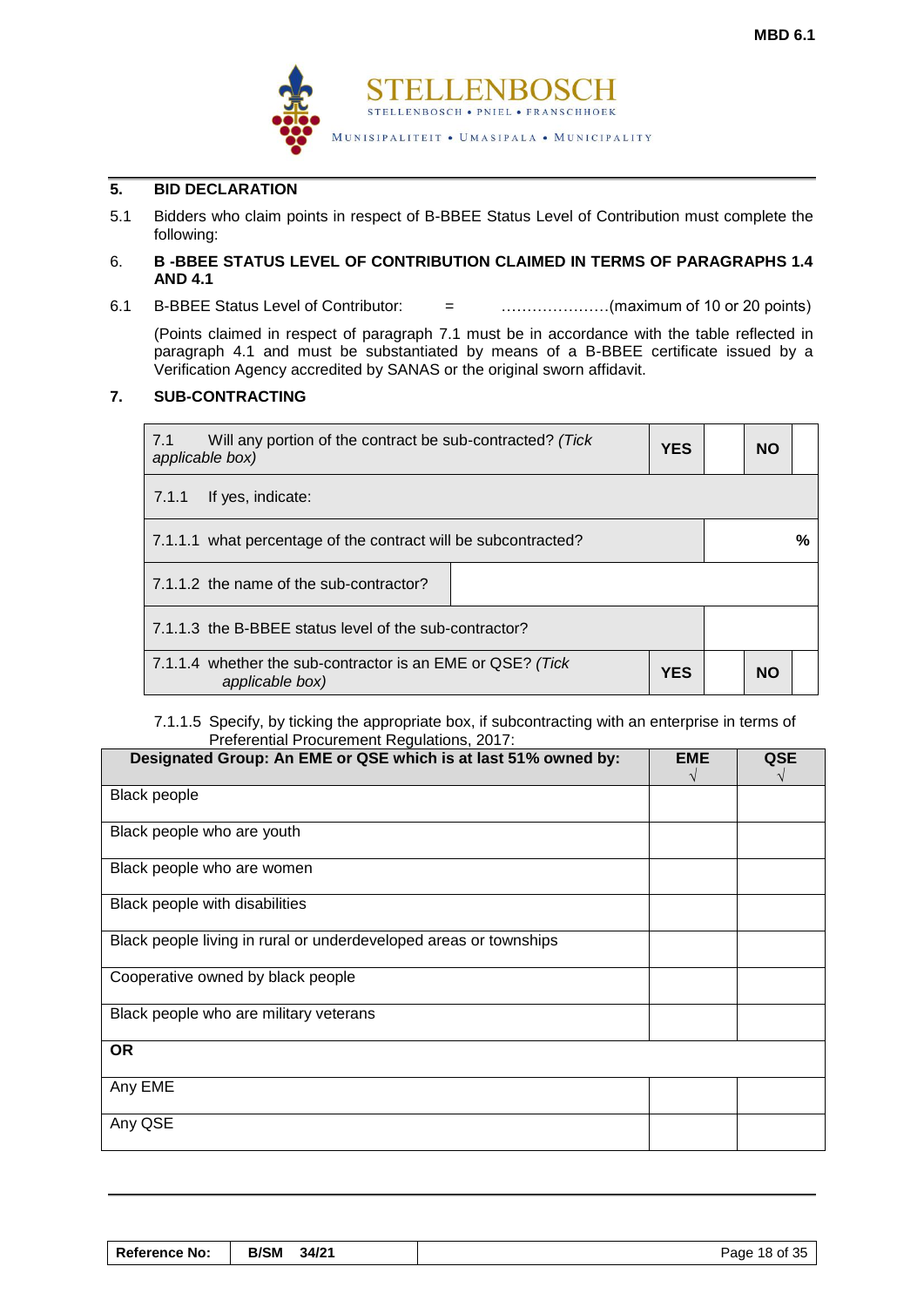

# **8. DECLARATION WITH REGARD TO COMPANY/FIRM**

| 8.1 | Name of Company/firm:                                             |                          |                                                 |  |  |
|-----|-------------------------------------------------------------------|--------------------------|-------------------------------------------------|--|--|
| 8.2 | VAT registration number                                           |                          |                                                 |  |  |
| 8.3 | <b>Company registration</b><br>number                             |                          |                                                 |  |  |
|     |                                                                   |                          | Partnership / Joint Venture / Consortium        |  |  |
|     |                                                                   |                          | One person business / sole proprietor           |  |  |
| 8.4 | Type of Company/Firm:<br>(Tick applicable box)                    | <b>Close Corporation</b> |                                                 |  |  |
|     |                                                                   | Company                  |                                                 |  |  |
|     |                                                                   | (Pty) Limited            |                                                 |  |  |
|     |                                                                   |                          |                                                 |  |  |
| 8.5 | <b>Describe Principal</b><br><b>Business</b><br><b>Activities</b> |                          |                                                 |  |  |
|     |                                                                   |                          |                                                 |  |  |
|     |                                                                   | Manufacturer             |                                                 |  |  |
| 8.6 | <b>Company Classification</b>                                     | Supplier                 |                                                 |  |  |
|     | (Tick applicable box)                                             |                          | Professional service provider                   |  |  |
|     |                                                                   |                          | Other service providers, e.g. transporter, etc. |  |  |
| 8.7 | <b>Municipal Information</b>                                      |                          |                                                 |  |  |
|     | Municipality where business is situated:                          |                          |                                                 |  |  |
|     | <b>Registered Account Number:</b>                                 |                          |                                                 |  |  |
|     | <b>Stand Number:</b>                                              |                          |                                                 |  |  |
| 8.8 | Total Number of years the Company/Firm has been in business:      |                          |                                                 |  |  |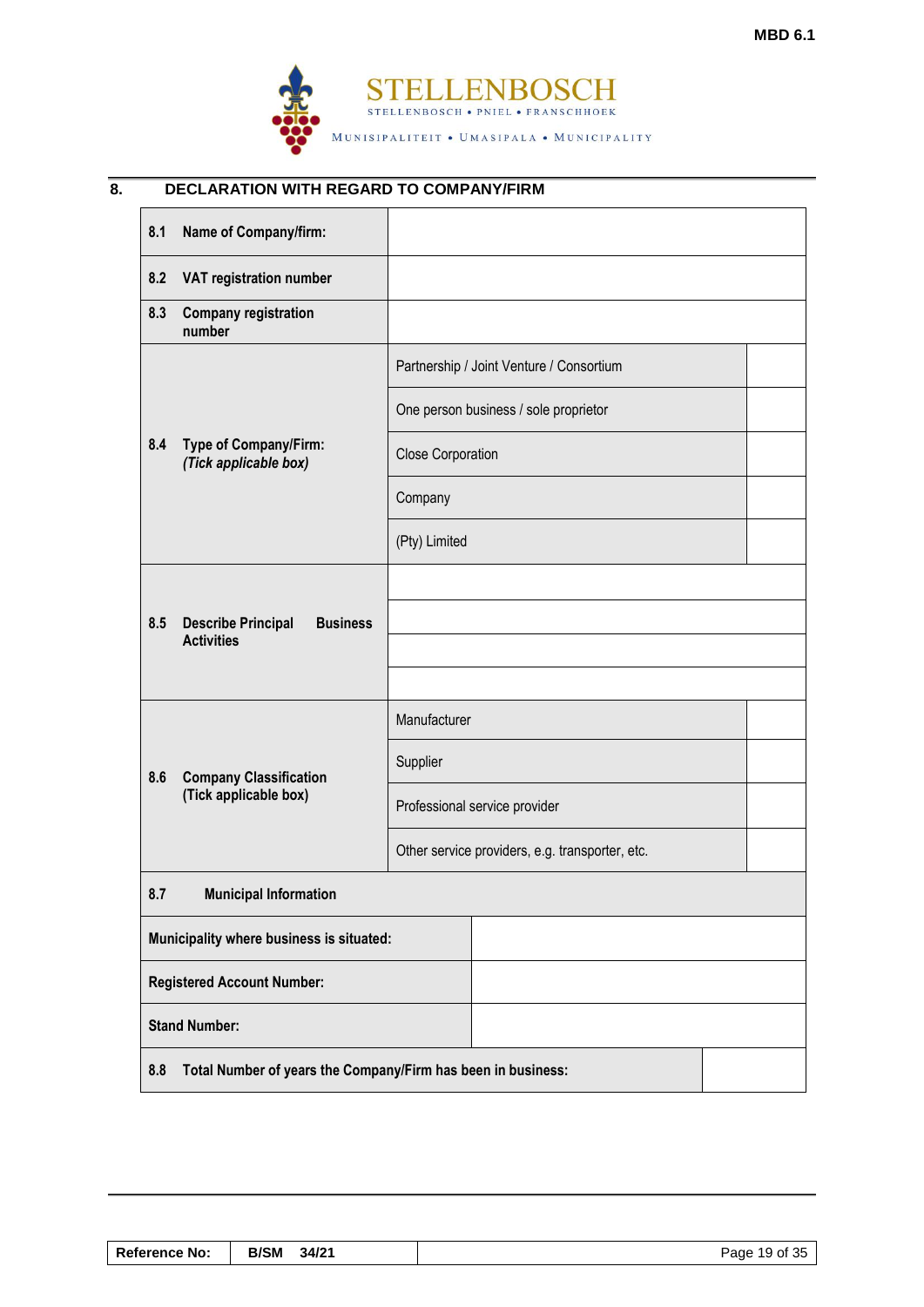

- 9. I / we, the undersigned, who is / are duly authorised to do so on behalf of the company/firm, certify that the points claimed, based on the B-BBE status level of contribution indicated in paragraph 1.4 and 6.1 of the foregoing certificate, qualifies the company/ firm for the preference(s) shown and I / we acknowledge that:
- 9.1 The information furnished is true and correct;
- 9.2 The preference points claimed are in accordance with the General Conditions as indicated in paragraph 1 of this form.
- 9.3 In the event of a contract being awarded as a result of points claimed as shown in paragraph 1.4 and 6.1, the contractor may be required to furnish documentary proof to the satisfaction of the purchaser that the claims are correct;
- 9.4 If the B-BBEE status level of contribution has been claimed or obtained on a fraudulent basis or any of the conditions of contract have not been fulfilled, the purchaser may, in addition to any other remedy it may have –
	- 9.4.1 disqualify the person from the bidding process;
	- 9.4.2 recover costs, losses or damages it has incurred or suffered as a result of that person's conduct;
	- 9.4.3 cancel the contract and claim any damages which it has suffered as a result of having to make less favourable arrangements due to such cancellation;
	- 9.4.4 restrict the bidder or contractor, its shareholders and directors, or only the shareholders and directors who acted on a fraudulent basis, from obtaining business from any organ of state for a period not exceeding 10 years, after the *audi alteram partem* (hear the other side) rule has been applied; and

| SIGNATURE OF<br>BIDDER(S): |                   |  |
|----------------------------|-------------------|--|
| <b>WITNESS 1:</b>          | <b>WITNESS 2:</b> |  |
| DATE:                      |                   |  |
| ADDRESS:                   |                   |  |
|                            |                   |  |
|                            |                   |  |

9.4.5 forward the matter for criminal prosecution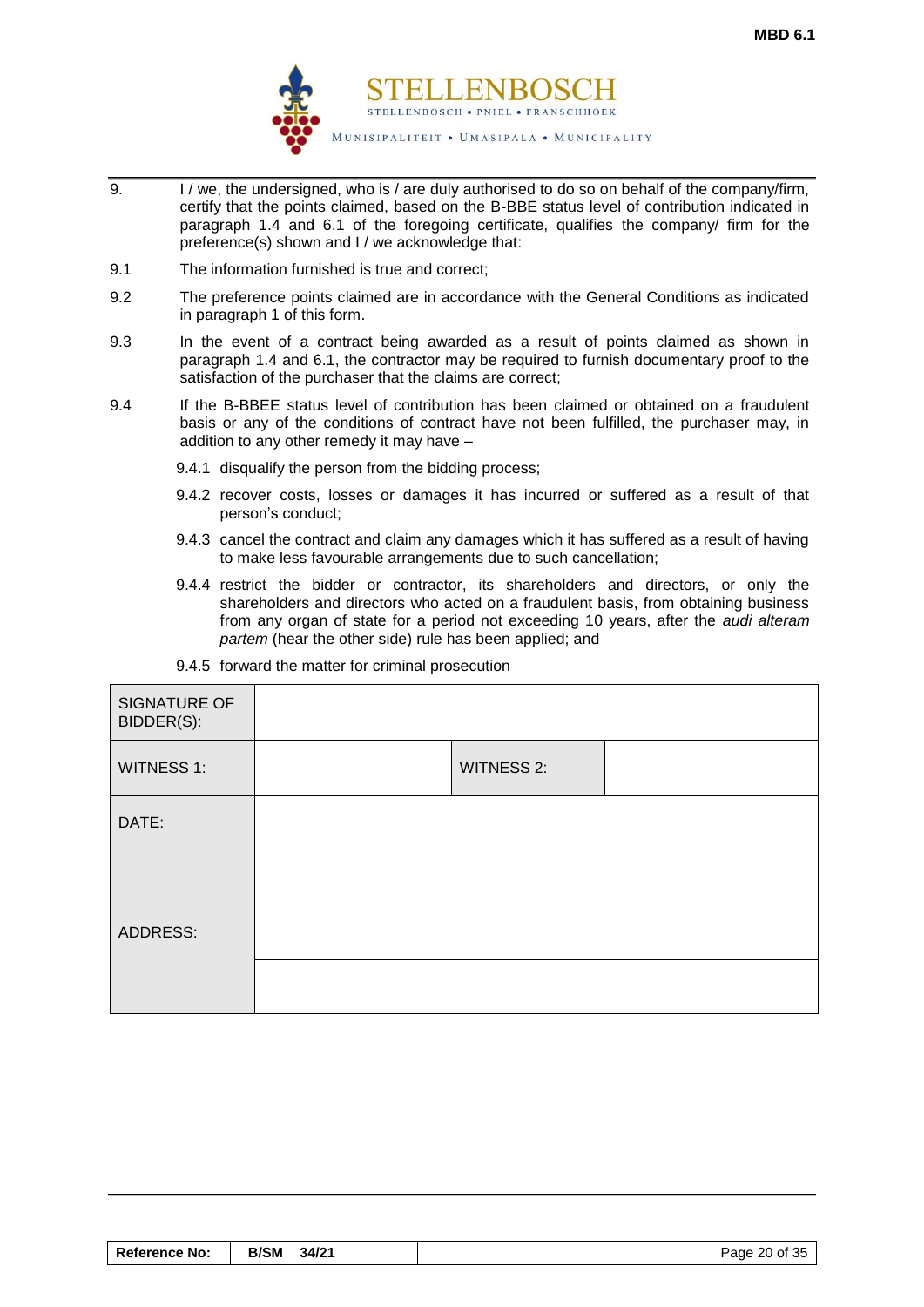

# <span id="page-22-0"></span>**7. MBD 8 – DECLARATION OF BIDDER'S PAST SUPPLY CHAIN MANAGEMENT PRACTICES**

- 1. This Municipal Bidding Document must form part of all bids invited.
- 2. It serves as a declaration to be used by municipalities and municipal entities in ensuring that when goods and services are being procured, all reasonable steps are taken to combat the abuse of the supply chain management system.
- 3. The bid of any bidder may be rejected if that bidder, or any of its directors have:
	- 3.1. abused the municipality's / municipal entity's supply chain management system or committed any improper conduct in relation to such system;
	- 3.2. been convicted for fraud or corruption during the past five years;
	- 3.3. willfully neglected, reneged on or failed to comply with any government, municipal or other public sector contract during the past five years; or
	- 3.4. been listed in the Register for Tender Defaulters in terms of section 29 of the Prevention and Combating of Corrupt Activities Act (No 12 of 2004).
- 4. In order to give effect to the above, the following questionnaire must be completed and submitted with the bid.

| 4.1   | Is the bidder or any of its directors listed on the National Treasury's database as<br>a company or person prohibited from doing business with the public sector?<br>(Companies or persons who are listed on this database were informed in writing of this restriction<br>by the National Treasury after the audi alteram partem rule was applied).                                                                                           | <b>Yes</b> | <b>No</b> |
|-------|------------------------------------------------------------------------------------------------------------------------------------------------------------------------------------------------------------------------------------------------------------------------------------------------------------------------------------------------------------------------------------------------------------------------------------------------|------------|-----------|
| 4.1.1 | If so, furnish particulars:                                                                                                                                                                                                                                                                                                                                                                                                                    |            |           |
| 4.2   | Is the bidder or any of its directors listed on the Register for Tender Defaulters in<br>terms of section 29 of the Prevention and Combating of Corrupt Activities Act<br>(No 12 of 2004)?<br>(To access this Register enter the National Treasury's website, www.treasury.gov.za, click on the<br>icon "Register for Tender Defaulters" or submit your written request for a hard copy of the Register<br>to facsimile number (012) 3265445). | <b>Yes</b> | <b>No</b> |
| 4.2.1 | If so, furnish particulars:                                                                                                                                                                                                                                                                                                                                                                                                                    |            |           |
| 4.3   | Was the bidder or any of its directors convicted by a court of law (including a<br>court of law outside the Republic of South Africa) for fraud or corruption during<br>the past five years?                                                                                                                                                                                                                                                   | <b>Yes</b> | <b>No</b> |

| <b>Reference No:</b> | <b>B/SM</b><br>34/21 | Page 21 of 35 |
|----------------------|----------------------|---------------|
|----------------------|----------------------|---------------|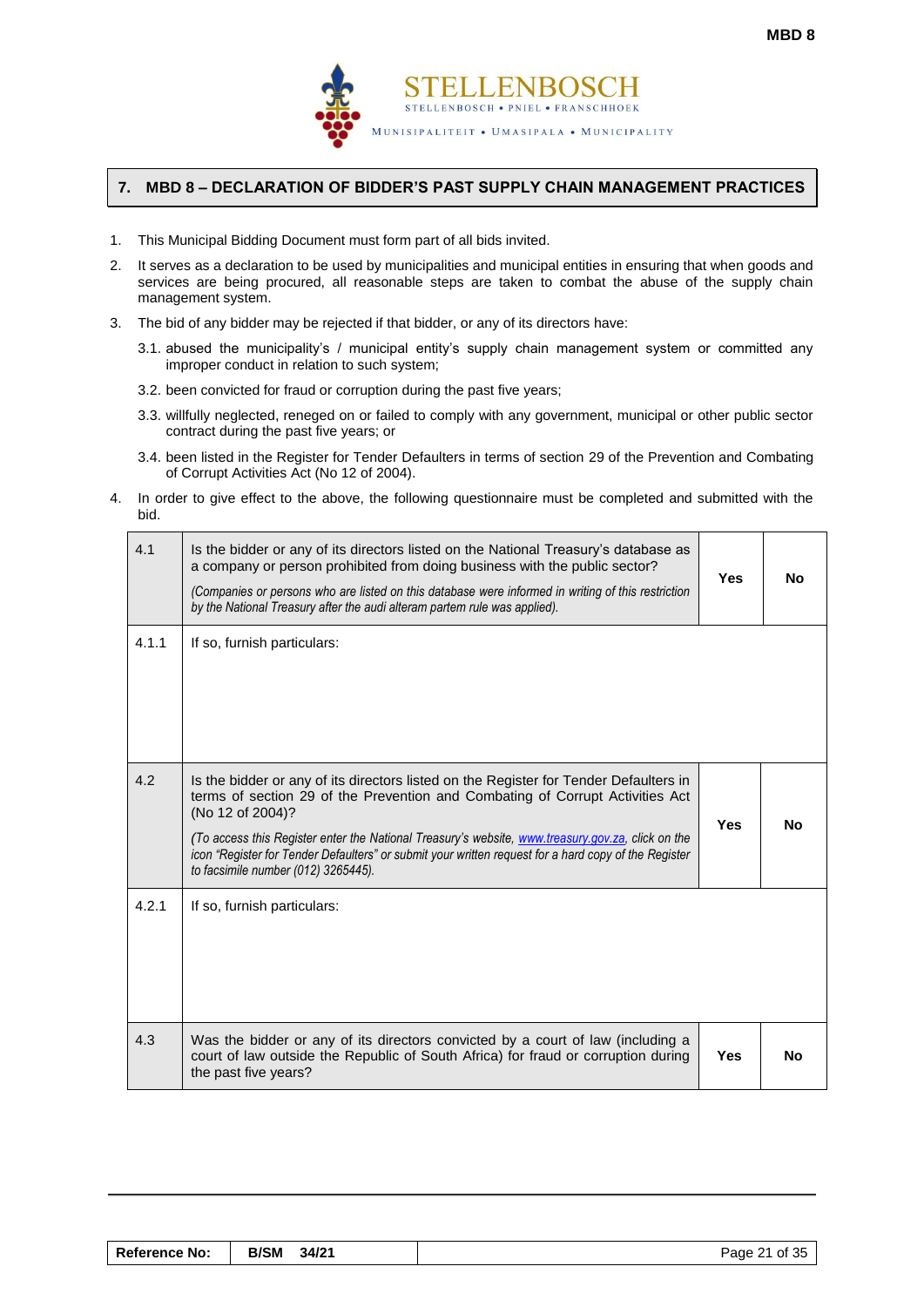

| 4.3.1 | If so, furnish particulars:                                                                                                                                                                                                                  |            |           |
|-------|----------------------------------------------------------------------------------------------------------------------------------------------------------------------------------------------------------------------------------------------|------------|-----------|
| 4.4   | Does the bidder or any of its directors owe any municipal rates and taxes or<br>municipal charges to the municipality / municipal entity, or to any other<br>municipality / municipal entity, that is in arrears for more than three months? | <b>Yes</b> | No.       |
| 4.4.1 | If so, furnish particulars:                                                                                                                                                                                                                  |            |           |
| 4.5   | Was any contract between the bidder and the municipality / municipal entity or<br>any other organ of state terminated during the past five years on account of<br>failure to perform on or comply with the contract?                         | <b>Yes</b> | <b>No</b> |
| 4.5.1 | If so, furnish particulars:                                                                                                                                                                                                                  |            |           |

# **5. CERTIFICATION**

I, the undersigned (full name), , certify that

the information furnished on this declaration form true and correct.

I accept that, in addition to cancellation of a contract, action may be taken against me should this declaration prove to be false.

| SIGNATURE:    | NAME (PRINT): |  |
|---------------|---------------|--|
| CAPACITY:     | DATE:         |  |
| NAME OF FIRM: |               |  |

| <b>B/SM</b><br>Reference No:<br>34/21 | Page 22 of 35 |
|---------------------------------------|---------------|
|---------------------------------------|---------------|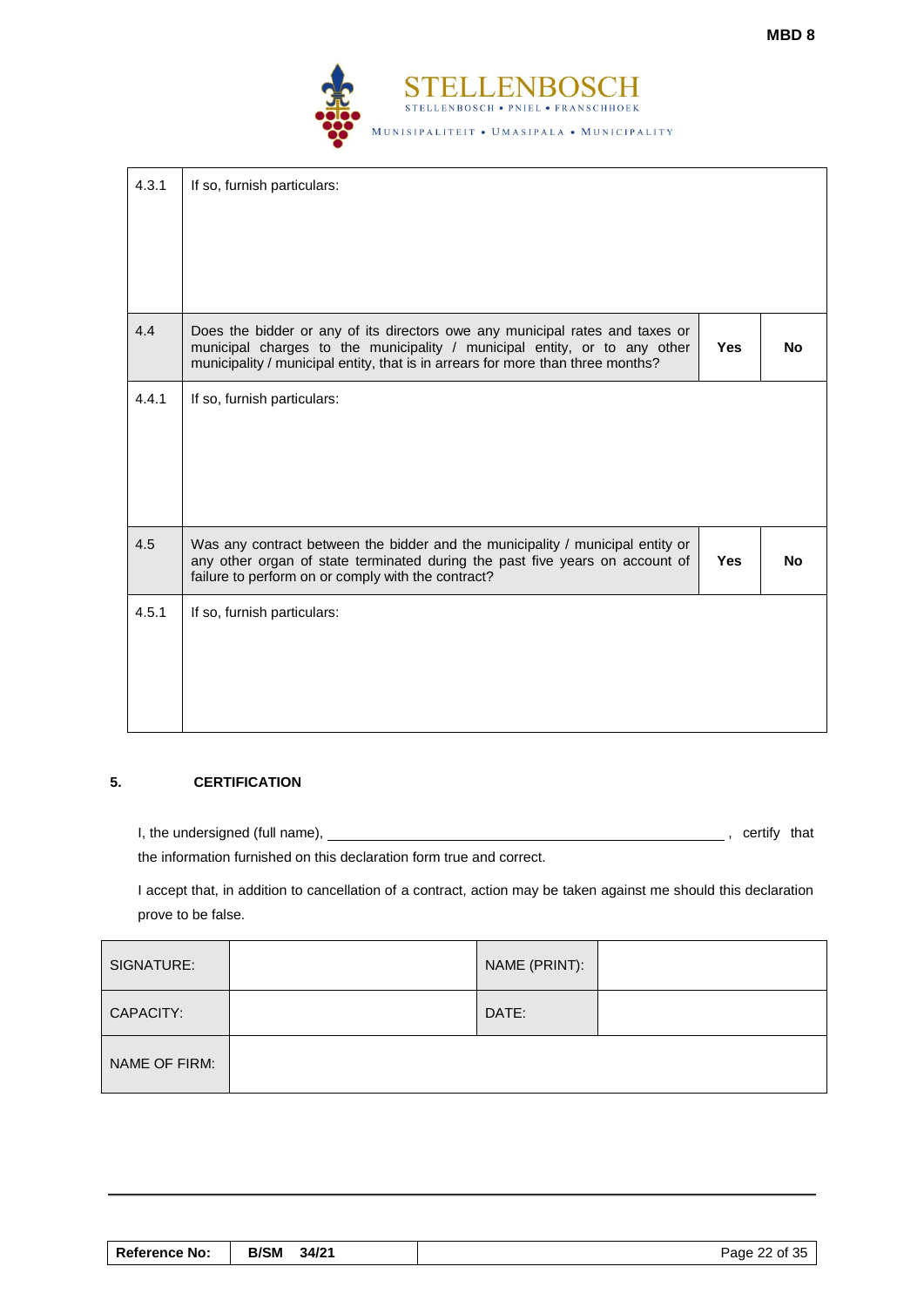

# **8. MBD 9 – CERTIFICATE OF INDEPENDENT BID DETERMINATION**

- <span id="page-24-0"></span>1. This Municipal Bidding Document (MBD) must form part of all bids invited.
- 2. Section 4 (1) (b) (iii) of the Competition Act No. 89 of 1998, as amended, prohibits an agreement between, or concerted practice by, firms, or a decision by an association of firms, if it is between parties in a horizontal relationship and if it involves collusive bidding (or bid rigging).<sup>4</sup> Collusive bidding is a *per se* prohibition meaning that it cannot be justified under any grounds.
- 3. Municipal Supply Regulation 38 (1) prescribes that a supply chain management policy must provide measures for the combating of abuse of the supply chain management system, and must enable the accounting officer, among others, to:
	- 3.1. take all reasonable steps to prevent such abuse;
	- 3.2. reject the bid of any bidder if that bidder or any of its directors has abused the supply chain management system of the municipality or municipal entity or has committed any improper conduct in relation to such system; and
	- 3.3. cancel a contract awarded to a person if the person committed any corrupt or fraudulent act during the bidding process or the execution of the contract.
- 4. This MBD serves as a certificate of declaration that would be used by institutions to ensure that, when bids are considered, reasonable steps are taken to prevent any form of bid-rigging.
- 5. In order to give effect to the above, the attached Certificate of Bid Determination (MBD 9) must be completed and submitted with the bid:

# **CERTIFICATE OF INDEPENDENT BID DETERMINATION**:

In response to the invitation for the bid made by:

# **STELLENBOSCH MUNICIPALITY**

I, the undersigned, in submitting the accompanying bid, hereby make the following statements that I certify to be true and complete in every respect:

1. I have read and I understand the contents of this Certificate;

l

- 2. I understand that the accompanying bid will be disqualified if this Certificate is found not to be true and complete in every respect;
- 3. I am authorized by the bidder to sign this Certificate, and to submit the accompanying bid, on behalf of the bidder;
- 4. Each person whose signature appears on the accompanying bid has been authorized by the bidder to determine the terms of, and to sign, the bid, on behalf of the bidder;
- 5. For the purposes of this Certificate and the accompanying bid, I understand that the word "competitor" shall include any individual or organization, other than the bidder, whether or not affiliated with the bidder, who:

*<sup>4</sup> Bid rigging (or collusive bidding) occurs when businesses, that would otherwise be expected to compete, secretly conspire to raise prices or lower the quality of goods and / or services for purchasers who wish to acquire goods and / or services through a bidding process. Bid rigging is, therefore, an agreement between competitors not to compete.*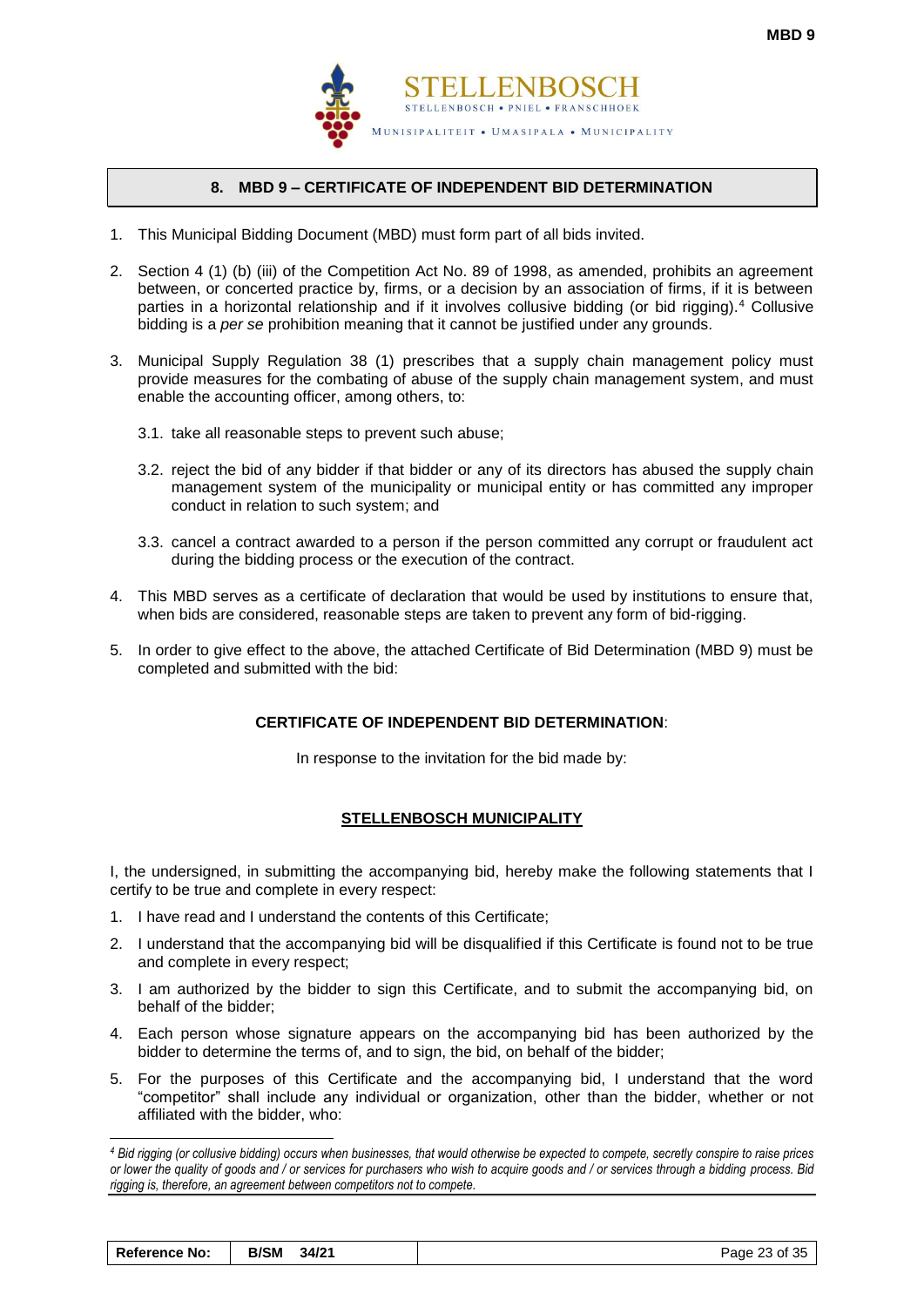

- 5.1. has been requested to submit a bid in response to this bid invitation;
- 5.2. could potentially submit a bid in response to this bid invitation, based on their qualifications, abilities or experience; and
- 5.3. provides the same goods and services as the bidder and/or is in the same line of business as the bidder
- 6. The bidder has arrived at the accompanying bid independently from, and without consultation, communication, agreement or arrangement with any competitor. However communication between partners in a joint venture or consortium<sup>5</sup> will not be construed as collusive bidding.
- 7. In particular, without limiting the generality of paragraphs 6 above, there has been no consultation, communication, agreement or arrangement with any competitor regarding:

7.1. prices;

- 7.2. geographical area where product or service will be rendered (market allocation)
- 7.3. methods, factors or formulas used to calculate prices;
- 7.4. the intention or decision to submit or not to submit, a bid;
- 7.5. the submission of a bid which does not meet the specifications and conditions of the bid; or
- 7.6. bidding with the intention not to win the bid.
- 8. In addition, there have been no consultations, communications, agreements or arrangements with any competitor regarding the quality, quantity, specifications and conditions or delivery particulars of the products or services to which this bid invitation relates.
- 9. The terms of the accompanying bid have not been, and will not be, disclosed by the bidder, directly or indirectly, to any competitor, prior to the date and time of the official bid opening or of the awarding of the contract.
- 10. I am aware that, in addition and without prejudice to any other remedy provided to combat any restrictive practices related to bids and contracts, bids that are suspicious will be reported to the Competition Commission for investigation and possible imposition of administrative penalties in terms of section 59 of the Competition Act No. 89 of 1998 and or may be reported to the National Prosecuting Authority (NPA) for criminal investigation and or may be restricted from conducting business with the public sector for a period not exceeding ten (10) years in terms of the Prevention and Combating of Corrupt Activities Act No. 12 of 2004 or any other applicable legislation.

| SIGNATURE:    | NAME (PRINT): |  |
|---------------|---------------|--|
| CAPACITY:     | DATE:         |  |
| NAME OF FIRM: |               |  |
|               |               |  |

*<sup>5</sup> Joint venture or Consortium means an association of persons for the purpose of combining their expertise, property, capital, efforts, skill and knowledge in an activity for the execution of a contract.*

| <b>Reference No:</b> | <b>B/SM</b><br>34/21 | Page 24 of 35 |
|----------------------|----------------------|---------------|
|----------------------|----------------------|---------------|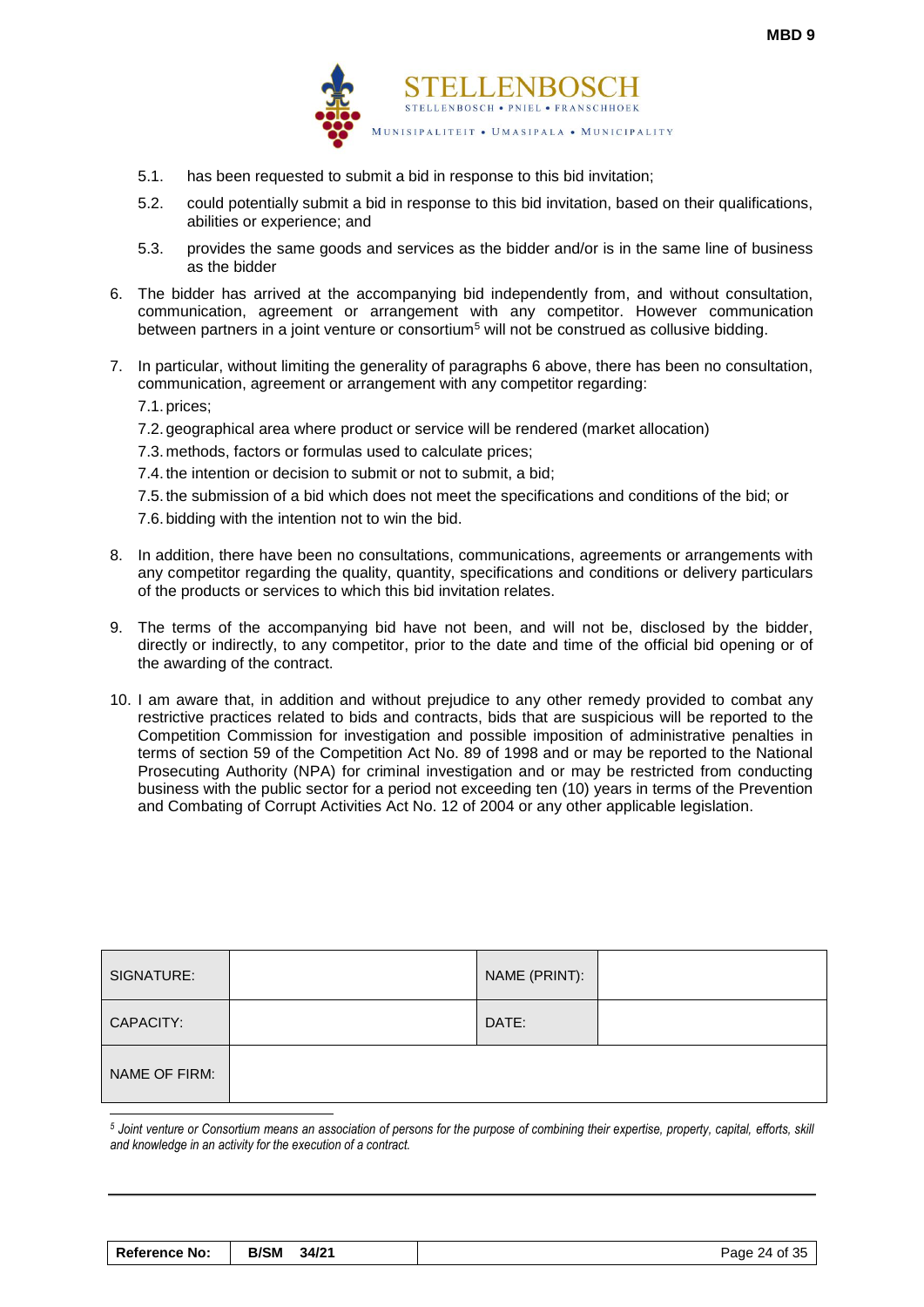

#### **9. MBD 10 – CERTIFICATE FOR PAYMENT OF MUNICIPAL SERVICES**

#### <span id="page-26-0"></span>**DECLARATION IN TERMS OF CLAUSE 112(1) OF THE MUNICIPAL FINANCE MANAGEMENT ACT (NO.56 OF 2003)**

 $\mathsf{I}, \mathsf{I}, \mathsf{I}$ acknowledge that according to SCM Regulation  $38(1)(d)(i)$ , the Municipality may reject the tender of the tenderer if any municipal rates and taxes or municipal service charges owed by the Tenderer or any of its directors/members/partners to the Stellenbosch Municipality, or to any other municipality or municipal entity, are in arrears for more than 3 (three) months.

I declare that I am duly authorised to act on behalf of \_\_\_\_\_\_\_\_\_\_\_\_\_\_\_\_\_\_\_\_\_\_\_\_\_\_\_\_\_\_\_\_\_\_\_\_\_\_\_\_\_\_ (name of the firm) and hereby declare, that to the best of my personal knowledge, neither the firm nor any director/member/partner of said firm is in arrears on any of its municipal accounts with any municipality in the Republic of South Africa, for a period longer than 3 (three) months.

I further hereby certify that the information set out in this schedule and/or attachment(s) hereto is true and correct. The Tenderer acknowledges that failure to properly and truthfully complete this schedule may result in the tender being disqualified, and/or in the event that the tenderer is successful, the cancellation of the contract.

| PHYSICAL BUSINESS ADDRESS(ES) OF THE TENDERER | <b>MUNICIPAL ACCOUNT NUMBER</b> |
|-----------------------------------------------|---------------------------------|
|                                               |                                 |
|                                               |                                 |

#### **FURTHER DETAILS OF THE BIDDER'S Director / Shareholder / Partners, etc.:**

| Director / Shareholder / partner | Physical address of the<br><b>Business</b> | <b>Municipal Account</b><br>number(s) | <b>Physical residential</b><br>address of the Director /<br>shareholder / partner | <b>Municipal Account</b><br>number(s) |
|----------------------------------|--------------------------------------------|---------------------------------------|-----------------------------------------------------------------------------------|---------------------------------------|
|                                  |                                            |                                       |                                                                                   |                                       |
|                                  |                                            |                                       |                                                                                   |                                       |
|                                  |                                            |                                       |                                                                                   |                                       |
|                                  |                                            |                                       |                                                                                   |                                       |
|                                  |                                            |                                       |                                                                                   |                                       |
|                                  |                                            |                                       |                                                                                   |                                       |
|                                  |                                            |                                       |                                                                                   |                                       |

**NB: Please attach certified copy (ies) of ID document(s) and Municipal Accounts If the entity or any of its Directors/Shareholders/Partners, etc. rents/leases premises, a copy of the rental/lease agreement must be submitted with this tender.**

| <b>Reference No:</b> | <b>B/SM</b><br>34/21 | Page 25 of 35 |
|----------------------|----------------------|---------------|
|----------------------|----------------------|---------------|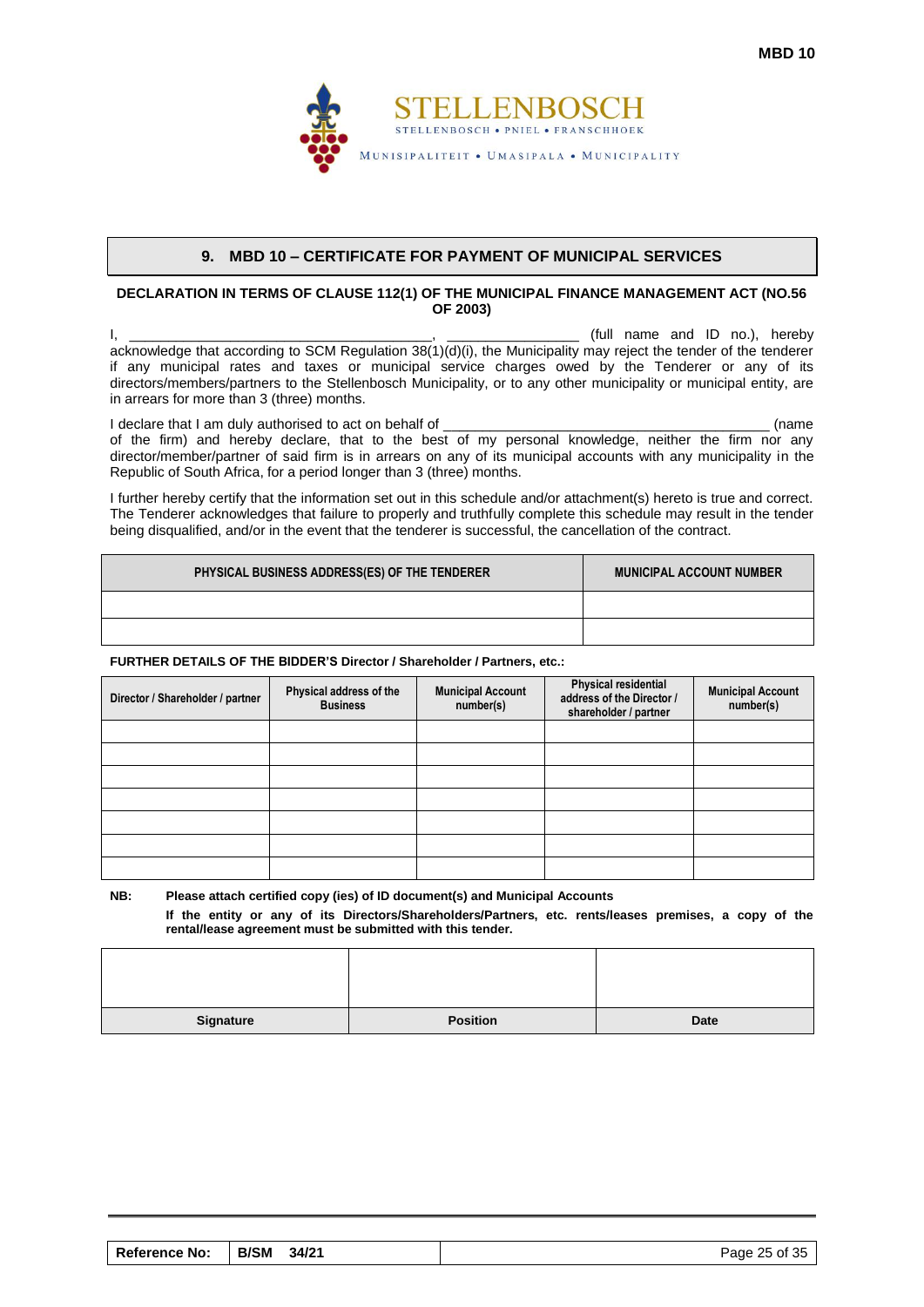

# <span id="page-27-0"></span>**10. COMPENSATION FOR OCCUPATIONAL INJURIES AND DISEASES ACT, 1993 (ACT 130 OF 1993)**

**COMPENSATION FOR OCCUPATIONAL INJURIES AND DISEASES ACT, 1993 (ACT 130 OF 1993)**

**Stellenbosch Municipality** has legal duty in terms of Section 89 of the said Act to ensure that all contractors with whom agreements are entered into for the execution of work are registered as employers in accordance with the provisions of this Act and that all the necessary assessments have been paid by the contractor.

In order to enter into this agreement, the following information is needed regarding the abovementioned:

Contractor's registration number with the office of the Compensation Commissioner:

**NOTE:**

**A copy of the latest receipt together with a copy of the relevant assessment OR a copy of a valid Letter of Good Standing must be handed in, in this regard.**

| <b>PRINT NAME:</b> |                 |  |
|--------------------|-----------------|--|
| CAPACITY:          | Name<br>of firm |  |
| SIGNATURE:         | DATE:           |  |

| <b>Reference No:</b> | <b>B/SM</b><br>34/21 | 26 of 35<br>Page |
|----------------------|----------------------|------------------|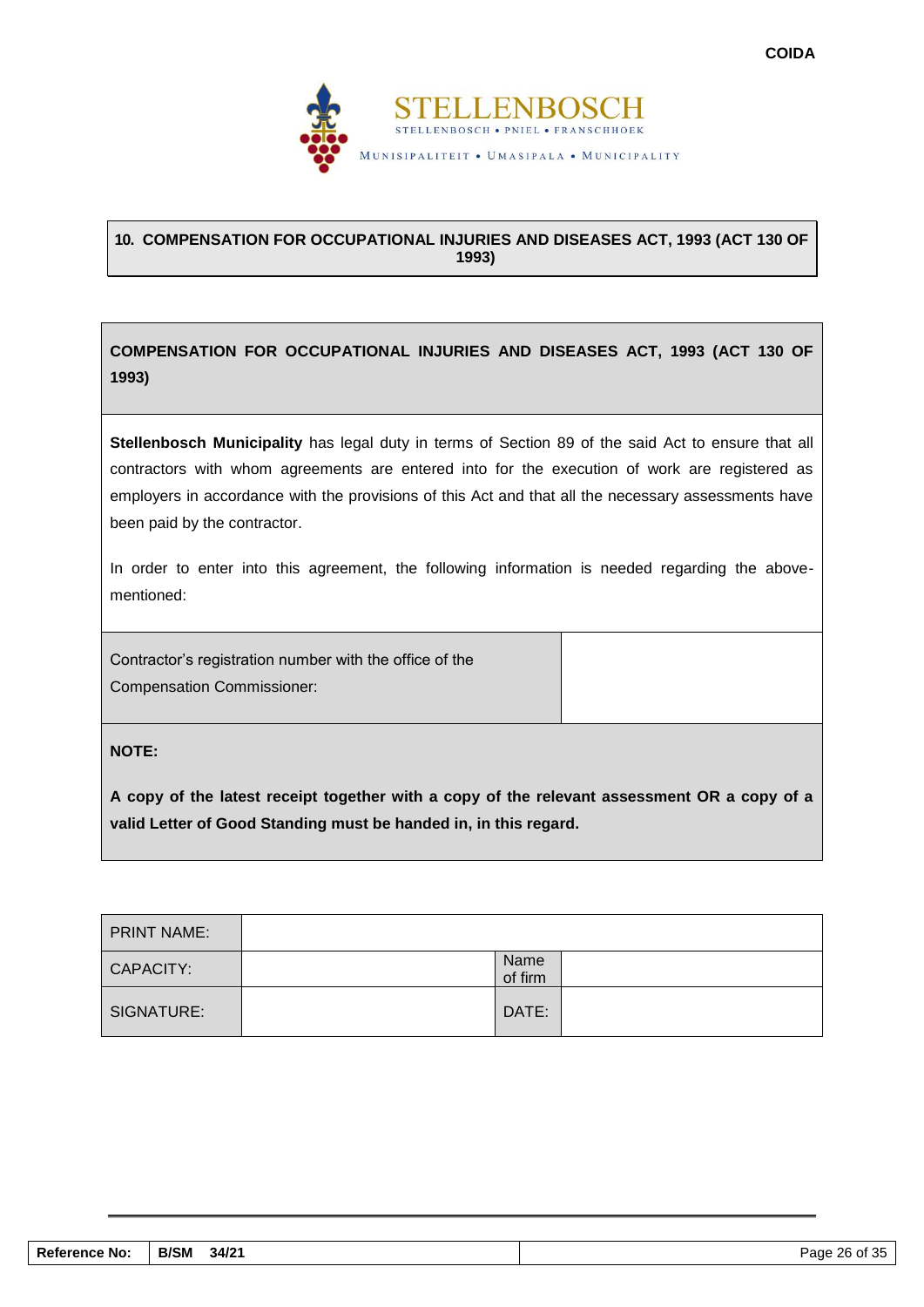

# **11. FORM OF INDEMNITY**

#### <span id="page-28-0"></span>**INDEMNITY**

Given by (Name of Company)

of (registered address of Company)

a company incorporated with limited liability according to the Company Laws of the Republic of South

Africa (hereinafter called the Contractor), represented herein by (Name of Representative) \_\_\_\_\_\_\_\_

in his capacity as (Designation) [199] The state of the state of the state of the state of the state of the sta

of the Contractor, is duly authorised hereto by a resolution dated /20 /20 ,

to sign on behalf of the Contractor.

**WHEREAS** the Contractor has entered into a Contract dated  $/ 20$ , with the Municipality who require this indemnity from the Contractor.

**NOW THEREFORE THIS DEED WITNESSES** that the Contractor does hereby indemnify and hold harmless the Municipality in respect of all loss or damage that may be incurred or sustained by the Municipality by reason of or in any way arising out of or caused by operations that may be carried out by the Contractor in connection with the aforementioned contract; and also in respect of all claims that may be made against the Municipality in consequence of such operations, by reason of or in any way arising out of any accidents or damage to life or property or any other cause whatsoever; and also in respect of all legal or other expenses that may be incurred by the Municipality in examining, resisting or settling any such claims; for the due performance of which the Contractor binds itself according to law.

| SIGNATURE OF CONTRACTOR:       |  |
|--------------------------------|--|
| DATE:                          |  |
| <b>SIGNATURE OF WITNESS 1:</b> |  |
| DATE:                          |  |
| <b>SIGNATURE OF WITNESS 2:</b> |  |
| DATE:                          |  |

| <b>Reference No:</b> | <b>B/SM</b><br>34/21 | of 35<br>Page<br>ັບປ |
|----------------------|----------------------|----------------------|
|                      |                      |                      |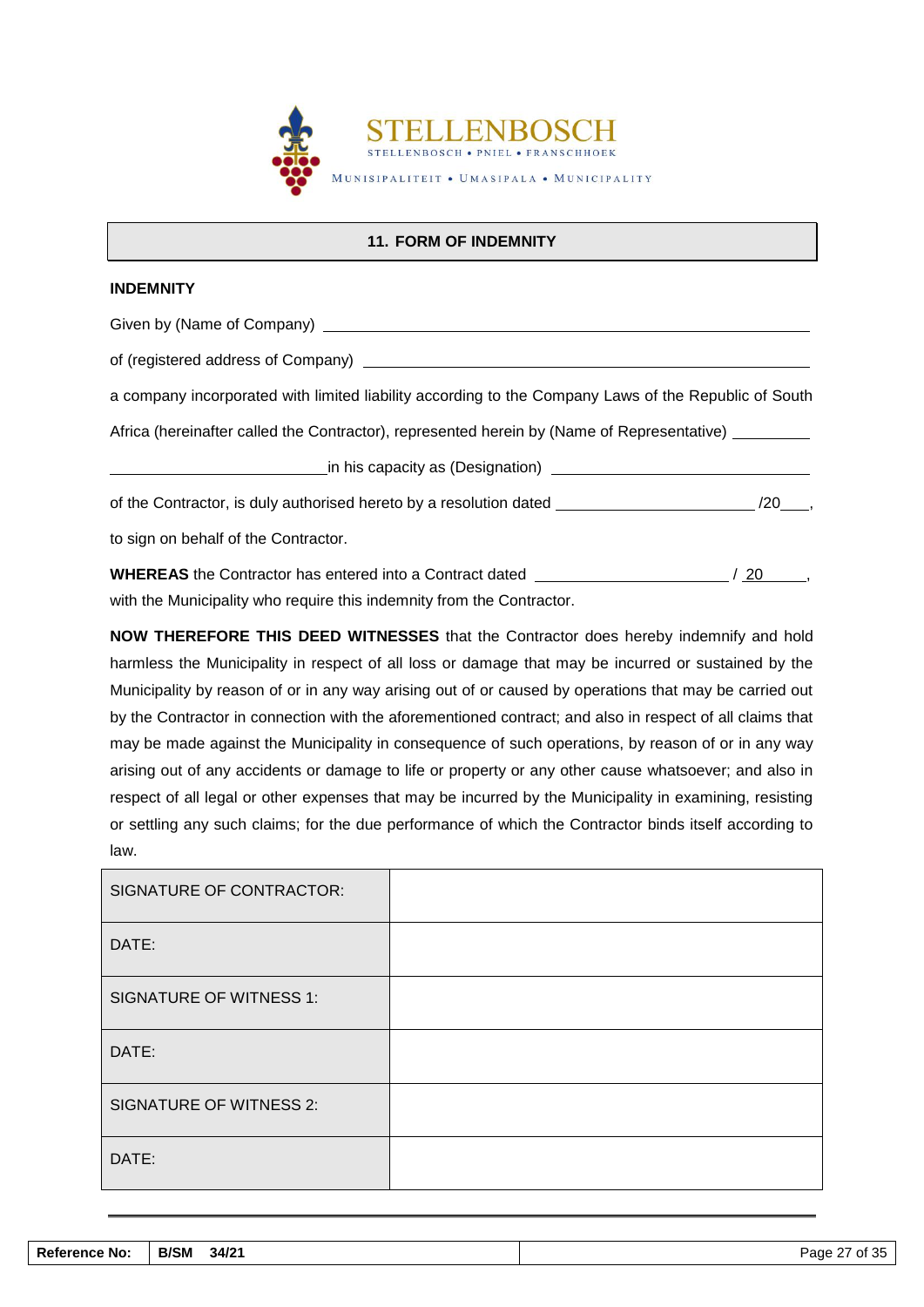

# <span id="page-29-0"></span>**PART B – SPECIFICATIONS AND PRICING SCHEDULE**

| _ | - Refe | <b>B/SM</b> | 31   |
|---|--------|-------------|------|
|   | erence | 34/21       | 28   |
|   | . NO   |             | Page |
|   |        |             | וט כ |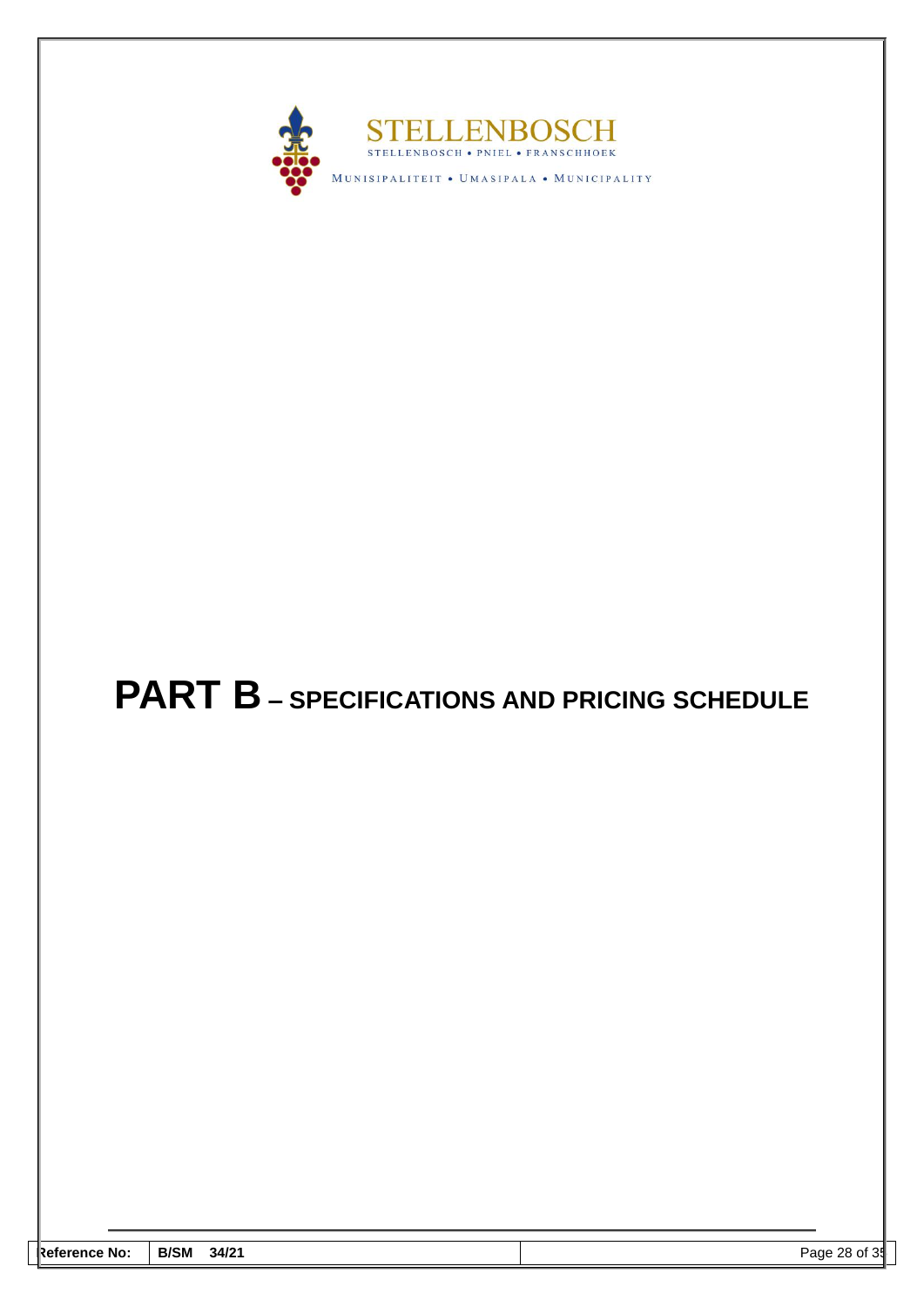

# **12. SPECIFICATIONS**

# <span id="page-30-0"></span>**SUPPLY, DELIVERY AND INSTALLATION OF CLEAR SAFETY PROTECTIVE SCREENS ON A AS AND WHEN BASIS, UNTIL 30 JUNE 2021**

The following minimum technical specifications are applicable and must be complied with:

# **1. GENERAL CONDITIONS:**

- Items shall not be substituted once approved and agreed upon.
- The Manufacturer must be known and stated.
- The municipality reserves the right to order quantities according to its requirements.
- The contract period will be from the date of award until 30 June 2021.
- Goods must be delivered on/ before the specified time. Non-adherence to this agreement will lead to poor performance reviews which will have contractual implications.
- Bidders can quote on all items or selected items.
- Prices should not be based on average annual estimated quantities, but on the unit.

# **2. QUALIFYING CRITERIA:**

- Prices **MUST** be quoted according to specified sizes stated on pricing schedule, otherwise bidder will be disqualified for the specific item that do not comply.
- Rates **MUST** be fixed for the contract period, otherwise bidder will be disqualified for the specific item that do not comply.
- Bidders **MUST** have a proven record of supply of similar product/s and **MUST**  submit two (2) references thereof.

| <b>PRINT NAME:</b>   |                      |                 |               |
|----------------------|----------------------|-----------------|---------------|
| <b>CAPACITY:</b>     |                      | Name<br>of firm |               |
| SIGNATURE:           |                      | DATE:           |               |
| <b>Reference No:</b> | <b>B/SM</b><br>34/21 |                 | Page 29 of 35 |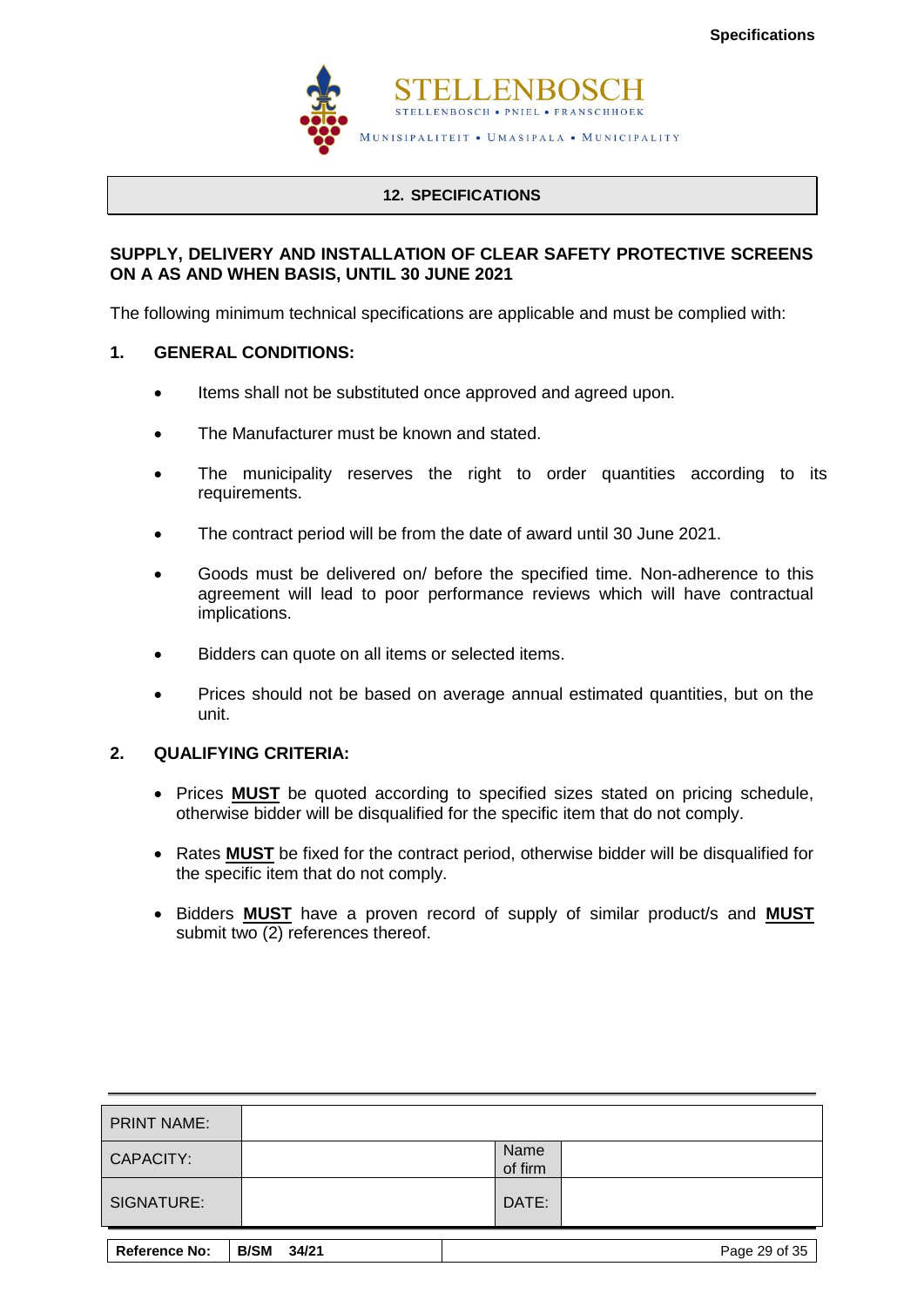

# **3. DELIVERIES AND INSTALLATION:**

- Deliveries and installation will be made to various area within the Municipal WC024
- Delivery must be accompanied by the delivery note and tax invoice.
- Bidders must supply and ensure their own labour for the installation of the products at the designated Municipal areas.
- The Municipality will place orders as and when required during the contract period.
- An official order must be issued before any delivery and installation may be made to the Municipality.
- It will be required from the supplier to keep stock of products or to ensure that full delivery takes place according to the order quantities

# **4. EVALUATION AND AWARD:**

- All bids received shall be evaluated in terms of the Municipal Supply Chain Management Regulations, the Preferential Procurement Policy Framework Act no 5 of 2000 and the Preferential Procurement Regulations of 2017.
- The municipality reserves the right to accept all, some, or none of the bids submitted, either wholly or in part and it is not obligated to accept the lowest bid.
- Evaluation will be per Item. The award will be to one service provider per item for the duration of the contract. Two additional services providers will be appointed per item, who will be used if the recommended bidder is unable to perform in terms of the contract. Therefore, maximum of three services providers will be appointed per item in accordance with the points scoring system.

| <b>PRINT NAME:</b>   |                      |                 |               |
|----------------------|----------------------|-----------------|---------------|
| <b>CAPACITY:</b>     |                      | Name<br>of firm |               |
| SIGNATURE:           |                      | DATE:           |               |
| <b>Reference No:</b> | <b>B/SM</b><br>34/21 |                 | Page 30 of 35 |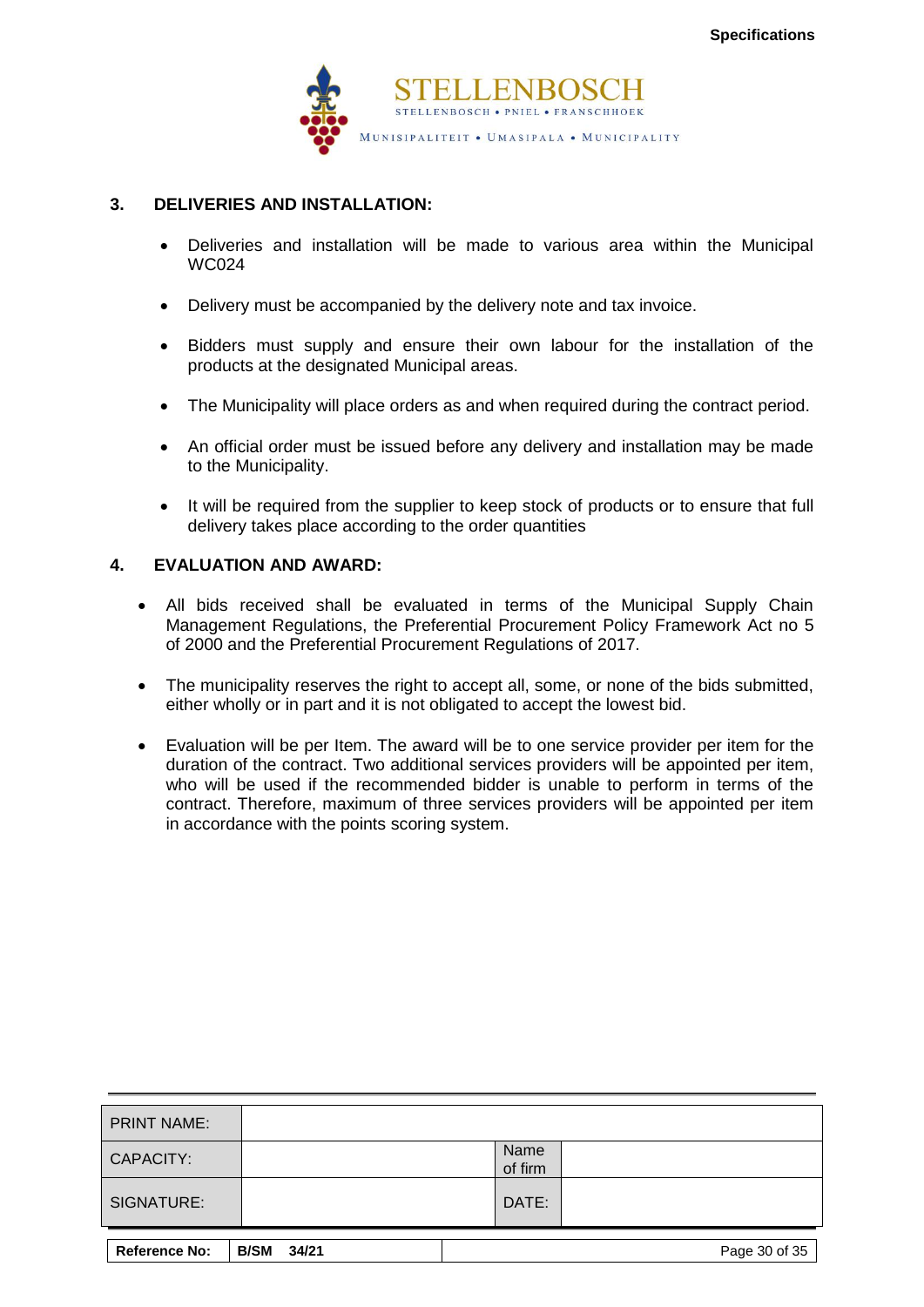

# **5. ITEMS:**

**NB:** Pictures are only for information purposes.

- 1. Clear safety protective screen
	- Size: 1200 x 800 counter screen
	- Thickness: 5mm
	- 3m tape on feet
- 2. Clear safety protective screen
	- Size: 750 x 800 counter screen
	- Thickness: 5mm
	- 3m tape on feet
- 3. Clear safety protective screen
	- Size: 1800 x 800 counter screen
	- Thickness: 5mm
	- 3m tape on feet



| <b>PRINT NAME:</b>   |                      |                 |               |
|----------------------|----------------------|-----------------|---------------|
| <b>CAPACITY:</b>     |                      | Name<br>of firm |               |
| SIGNATURE:           |                      | DATE:           |               |
| <b>Reference No:</b> | <b>B/SM</b><br>34/21 |                 | Page 31 of 35 |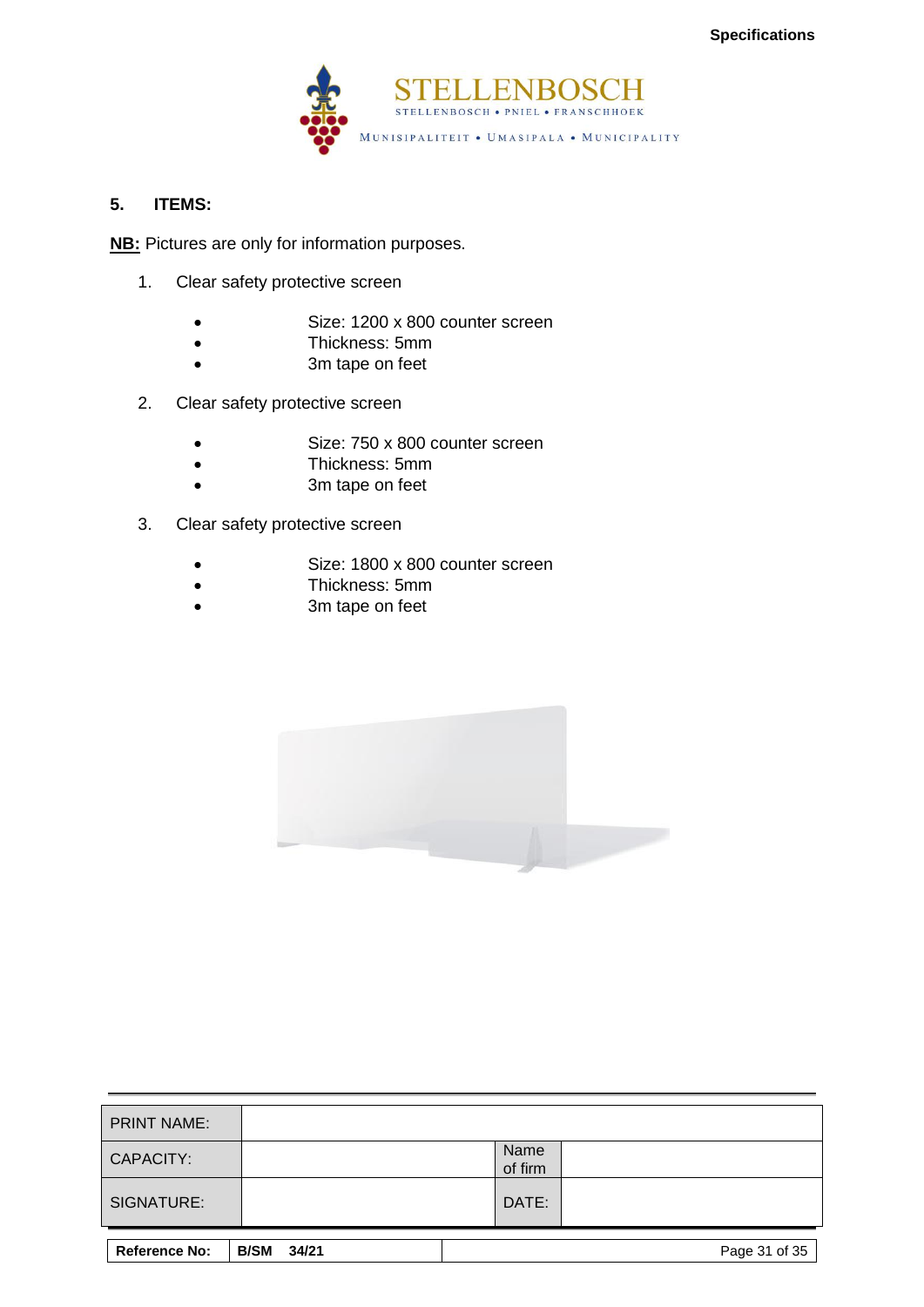

# <span id="page-33-0"></span>**13. SCHEDULE OF WORK EXPERIENCE OF THE TENDERER – CURRENT CONTRACTS**

| <b>CURRENT CONTRACTS</b>                   |                                                  |  |                       |                                               |                                 |  |  |  |
|--------------------------------------------|--------------------------------------------------|--|-----------------------|-----------------------------------------------|---------------------------------|--|--|--|
| <b>EMPLOYER</b><br>(Name, Tel, Fax, Email) | <b>Contact Person</b><br>(Name, Tel, Fax, Email) |  | <b>NATURE OF WORK</b> | <b>VALUE OF</b><br><b>WORK (INCL.</b><br>VAT) | <b>DATE</b><br><b>COMPLETED</b> |  |  |  |
| Name                                       | Name                                             |  |                       |                                               |                                 |  |  |  |
| Tel                                        | Tel                                              |  |                       |                                               |                                 |  |  |  |
| Fax                                        | Fax                                              |  |                       |                                               |                                 |  |  |  |
| Email                                      | Email                                            |  |                       |                                               |                                 |  |  |  |
| Name                                       | Name                                             |  |                       |                                               |                                 |  |  |  |
| Tel                                        | Tel                                              |  |                       |                                               |                                 |  |  |  |
| Fax                                        | Fax                                              |  |                       |                                               |                                 |  |  |  |
| Email                                      | Email                                            |  |                       |                                               |                                 |  |  |  |
| Name                                       | Name                                             |  |                       |                                               |                                 |  |  |  |
| Tel                                        | Tel                                              |  |                       |                                               |                                 |  |  |  |
| Fax                                        | Fax                                              |  |                       |                                               |                                 |  |  |  |
| Email                                      | Email                                            |  |                       |                                               |                                 |  |  |  |
| Name                                       | Name                                             |  |                       |                                               |                                 |  |  |  |
| Tel                                        | Tel                                              |  |                       |                                               |                                 |  |  |  |
| Fax                                        | Fax                                              |  |                       |                                               |                                 |  |  |  |
| Email                                      | Email                                            |  |                       |                                               |                                 |  |  |  |
| Name                                       | Name                                             |  |                       |                                               |                                 |  |  |  |
| Tel                                        | Tel                                              |  |                       |                                               |                                 |  |  |  |
| Fax                                        | Fax                                              |  |                       |                                               |                                 |  |  |  |
| Email                                      | Email                                            |  |                       |                                               |                                 |  |  |  |
| Name                                       | Name                                             |  |                       |                                               |                                 |  |  |  |
| Tel                                        | Tel                                              |  |                       |                                               |                                 |  |  |  |
| Fax                                        | Fax                                              |  |                       |                                               |                                 |  |  |  |
| Email                                      | Email                                            |  |                       |                                               |                                 |  |  |  |
| Tel                                        | Tel                                              |  |                       |                                               |                                 |  |  |  |
| Fax                                        | Fax                                              |  |                       |                                               |                                 |  |  |  |
| Email                                      | Email                                            |  |                       |                                               |                                 |  |  |  |

Attach additional pages if mores space is required.

| Number of sheets appended by the tenderer to this schedule (If nil, enter NIL) |  |
|--------------------------------------------------------------------------------|--|
|--------------------------------------------------------------------------------|--|

| <b>PRINT NAME:</b>   |                      |                 |               |
|----------------------|----------------------|-----------------|---------------|
| CAPACITY:            |                      | Name<br>of firm |               |
| SIGNATURE:           |                      | DATE:           |               |
| <b>Reference No:</b> | 34/21<br><b>B/SM</b> |                 | Page 32 of 35 |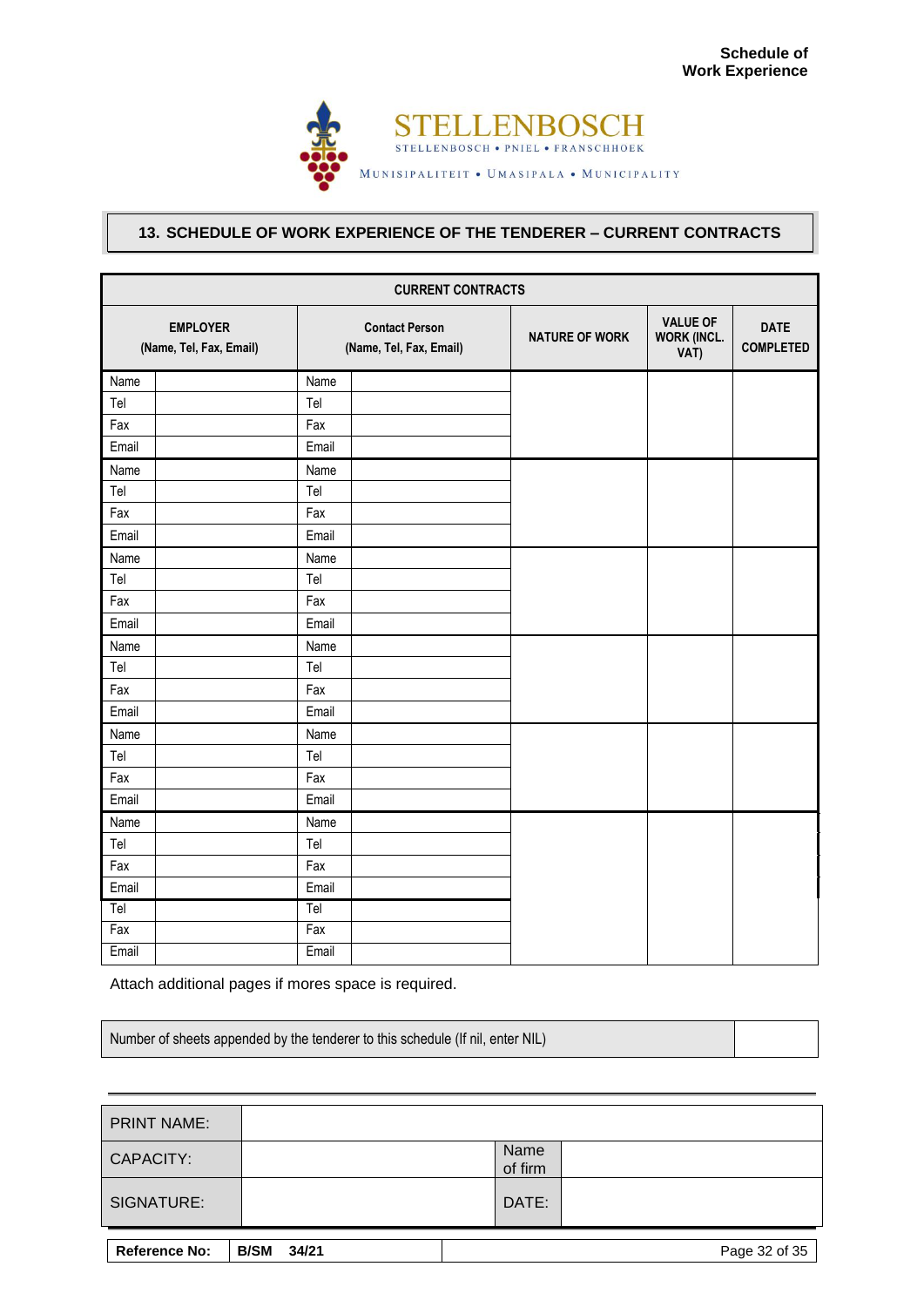

# **14. PRICING SCHEDULE**

<span id="page-34-0"></span>

|                  | NOTE:                                                                                                                                              |
|------------------|----------------------------------------------------------------------------------------------------------------------------------------------------|
| 1.               | Only firm prices will be accepted. Non-firm prices will not be considered.                                                                         |
| 2.               | All delivery costs MUST be included in the bid price, for delivery at the prescribed destination.                                                  |
| 3.               | Document MUST be completed in non-erasable black ink.                                                                                              |
| 4.               | NO correction fluid/tape may be used.                                                                                                              |
|                  | а.<br>In the event of a mistake having been made, it shall be crossed out in ink and be accompanied by an<br>initial at each and every alteration. |
| 5.               | The Bidder MUST indicate whether he/she/the entity is a registered VAT Vendor or not.                                                              |
|                  | а.                                                                                                                                                 |
|                  |                                                                                                                                                    |
| 1/W <sub>e</sub> |                                                                                                                                                    |

(full name of Bidder) the undersigned in my capacity as

of the firm

hereby offer to Stellenbosch Municipality to render the services as described, in accordance with the specification

and conditions of contract to the entire satisfaction of the Stellenbosch Municipality and subject to the conditions

of tender, for the amounts indicated hereunder:

|                                             | <b>INDICATE WITH AN 'X'</b> |  |  |  |  |           |  |  |  |
|---------------------------------------------|-----------------------------|--|--|--|--|-----------|--|--|--|
| Are you/is the firm a registered VAT Vendor | YES                         |  |  |  |  | <b>NO</b> |  |  |  |
| If "YES", please provide VAT number         |                             |  |  |  |  |           |  |  |  |

# **Prices must be firm for the period. Prices must include all costs**

# **Please Note: Stellenbosch Municipality reserve the right to downward adjust the scope of work/ quantity required to stay within its budget.**

# **VALUE ADDED TAX**

The amended Value-Added Tax Act requires that a Tax Invoice for supplies in excess of R3 000 should, in addition to the other required information, also disclose the VAT registration number of the recipient, with effect from 1 March 2005.

The VAT registration number of the Stellenbosch Municipality is **4700102181**

| <b>SIGNATURE</b> | <b>NAME</b><br>(PRINT) |  |
|------------------|------------------------|--|
| <b>CAPACITY</b>  | <b>DATE</b>            |  |
| NAME OF FIRM     |                        |  |

| <b>B/SM</b><br><b>Reference No:</b><br>34/21 | Page 33 of 35 |
|----------------------------------------------|---------------|
|----------------------------------------------|---------------|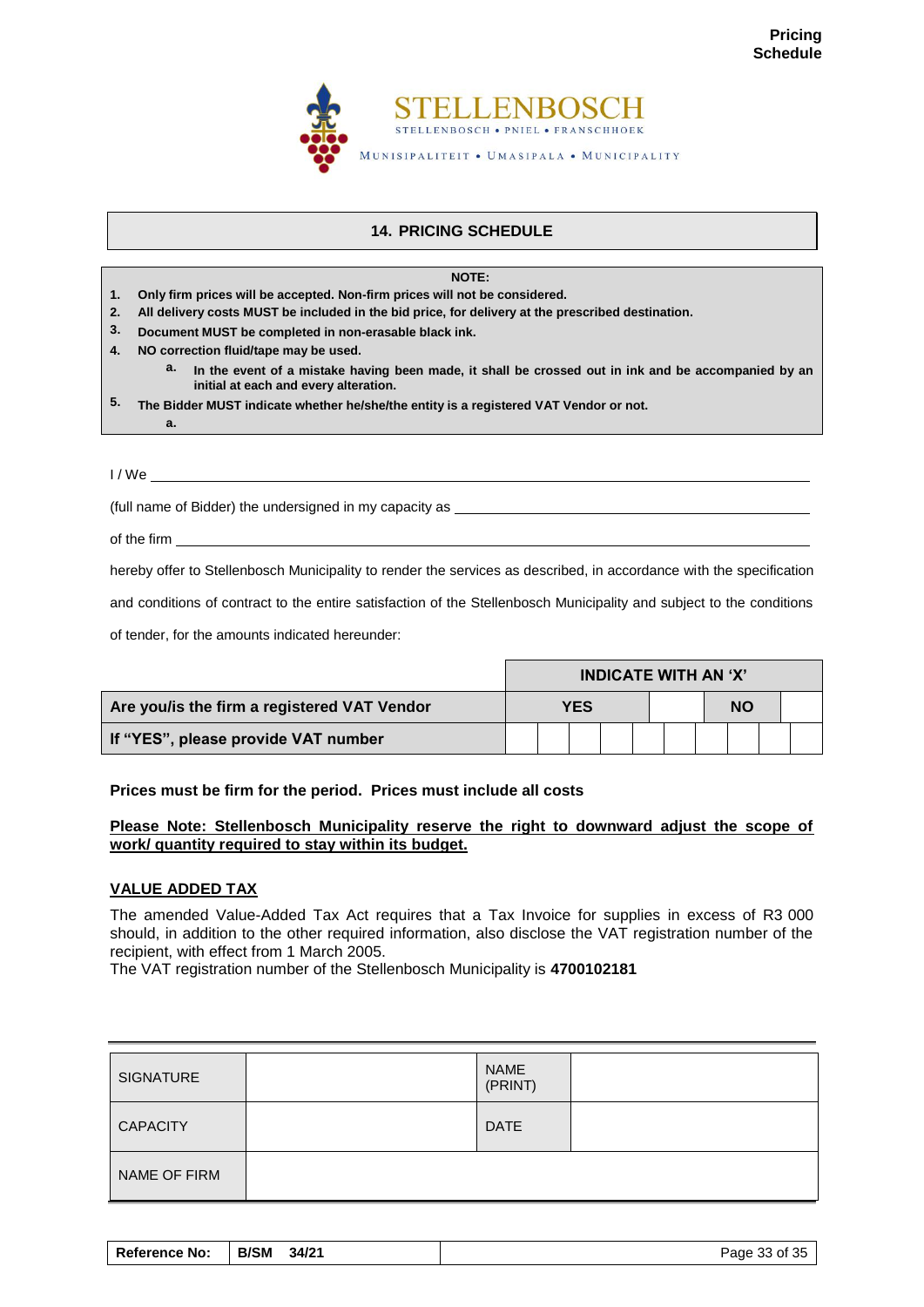

# **PRICING SCHEDULE**

# **NOTE: ONLY FIRM PRICES WILL BE ACCEPTED. NON-FIRM PRICES (INCLUDING PRICES SUBJECT TO RATES OF EXCHANGE VARIATIONS) WILL NOT BE CONSIDERED**

# **OFFER TO BE VALID FOR 180 DAYS FROM THE CLOSING DATE OF BID.**

| Item           | <b>Description</b>                              | Delivery time<br>after receipt<br>of order<br>(Days) | <b>Average Annual</b><br><b>Estimated</b><br><b>Quantities</b> | <b>Unit</b> | Price per unit<br><b>Including VAT</b><br>1 July 2020/30 June<br>2021 |
|----------------|-------------------------------------------------|------------------------------------------------------|----------------------------------------------------------------|-------------|-----------------------------------------------------------------------|
|                | Clear safety protective screen Size: 1200 X 800 |                                                      | 45                                                             | <b>EACH</b> | . R.                                                                  |
| $\overline{2}$ | Clear safety protective screen Size: 750 X 800  |                                                      | 35                                                             | <b>EACH</b> | R                                                                     |
| $\mathbf{3}$   | Clear safety protective screen Size: 1800 X 800 |                                                      | 5                                                              | <b>EACH</b> | R                                                                     |

**NB:**

- Evaluation will take place on the unit price.

- Prices should not be based on average annual estimated quantities, but on the unit

- Quantities average and can be more or less.

| <b>SIGNATURE</b>     |                      | <b>NAME</b><br>(PRINT) |               |
|----------------------|----------------------|------------------------|---------------|
| <b>CAPACITY</b>      |                      | <b>DATE</b>            |               |
| NAME OF FIRM         |                      |                        |               |
| <b>Reference No:</b> | <b>B/SM</b><br>34/21 |                        | Page 34 of 35 |